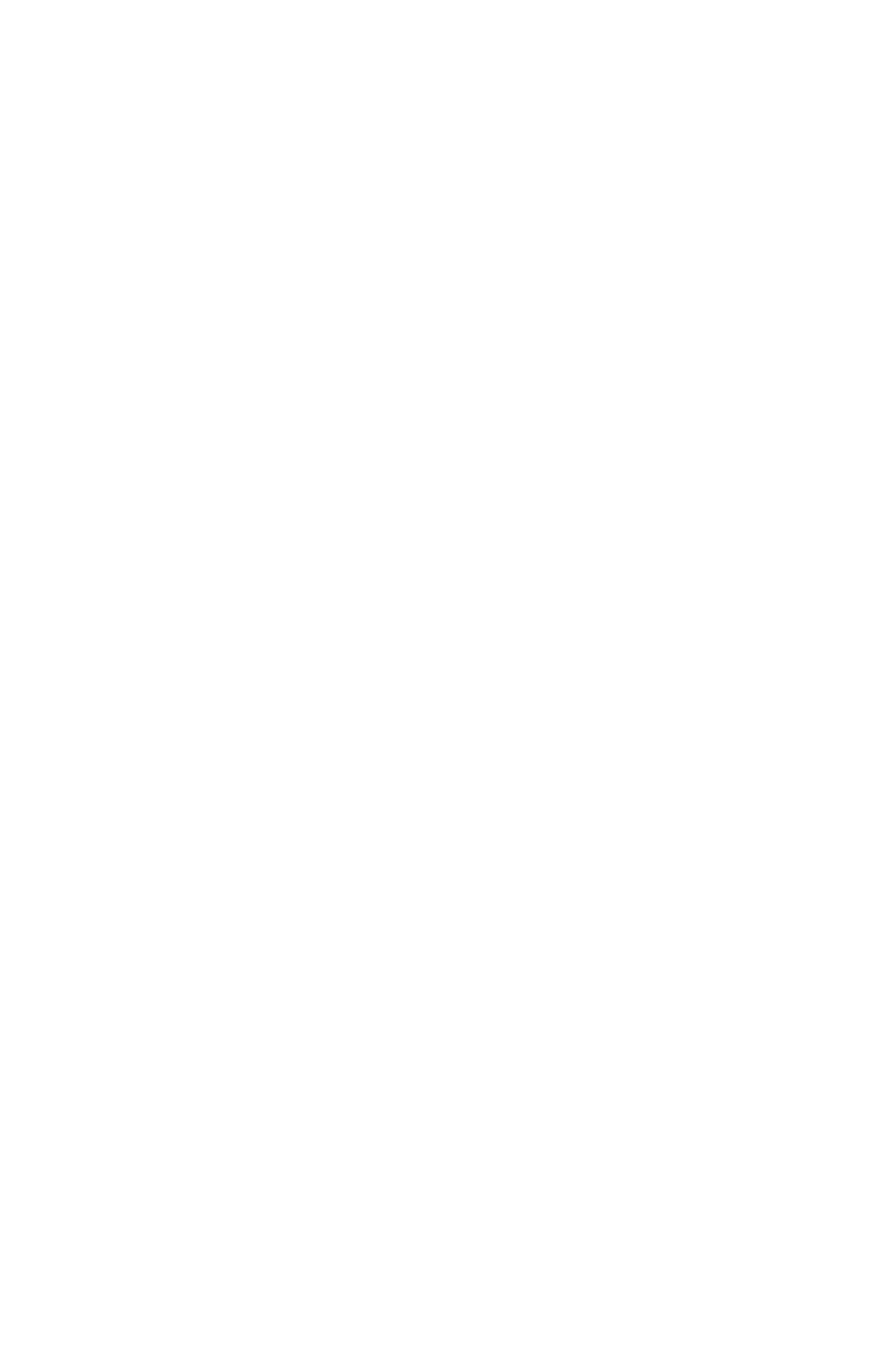### **A Guide to Professional Ethics in Political Science**

Second Edition, Revised 2012

The American Political Science Association 1527 New Hampshire Avenue, NW Washington, DC 20036-1206 www.apsanet.org

Copyright © American Political Science Association 2012 IBSN 1-878147-05-6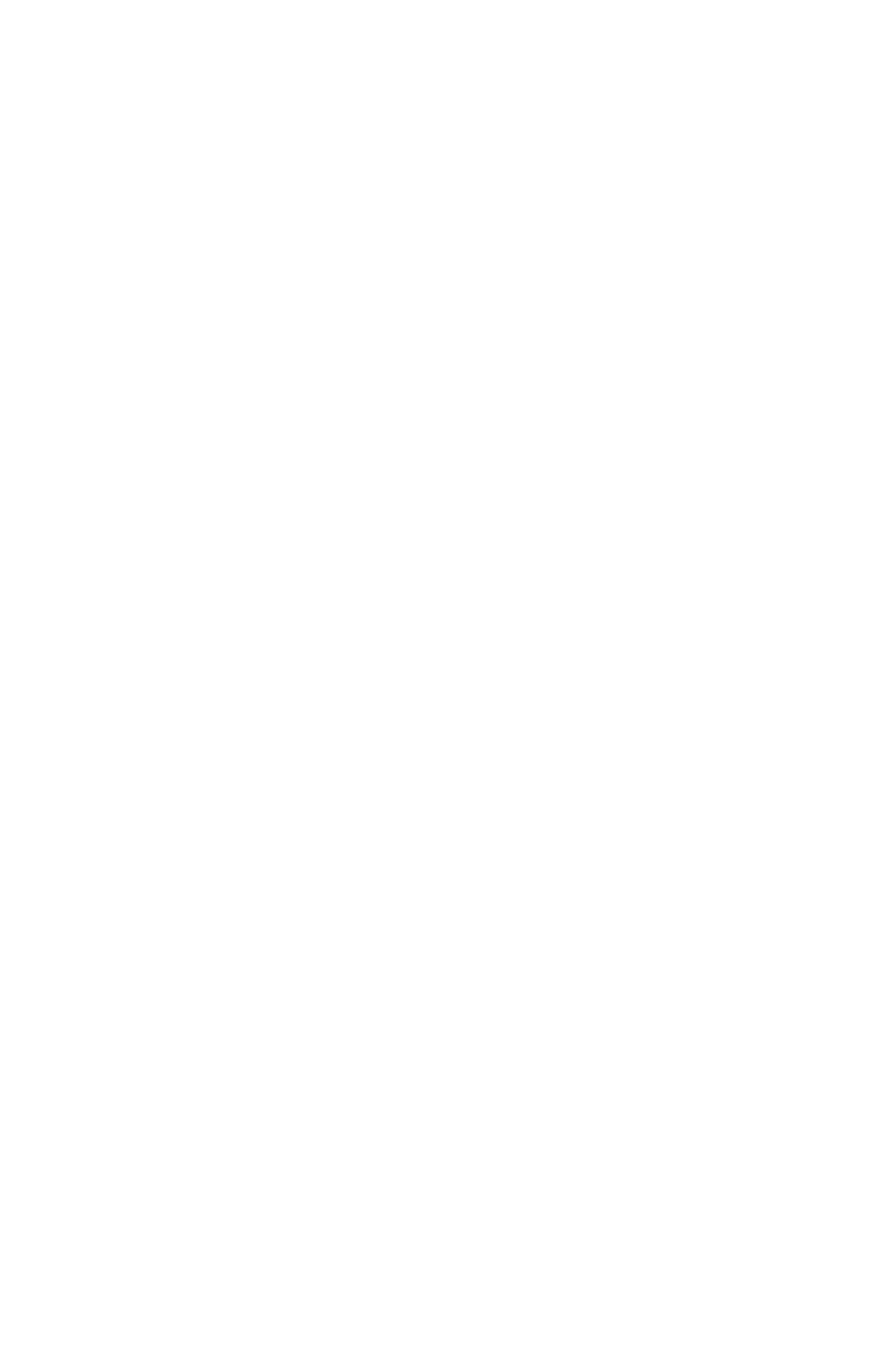### **Preface**

Political scientists share problems in common with practitioners of other scholarly disciplines. They also frequently encounter ethical problems unique to their professional concerns. The purpose of this Guide is to provide an authoritative statement of ethical principles for political scientists, particularly for those newly entering the profession.

In 1967 the APSA created a committee with a broad mandate to explore matters "relevant to the problems of maintaining a high sense of professional standards and responsibilities." That committee, chaired by Marver H. Bernstein<sup>1</sup>, published its report, "Ethical Problems of Academic Political Scientists," in the summer 1968 issue of *PS*. An enduring contribution of this committee was the development of a written code consisting of twenty-one rules of professional conduct. The Bernstein Report, as it came to be called, also recommended the appointment of a Standing Committee on Professional Ethics and such a committee was duly created in 1968.

The title, the work, and the jurisdiction of the Standing Committee have been in a process of continuous evolution since that time. Its original jurisdiction, for example, did not include individual cases. The Committee was at first envisaged as an educational body to "protect the rights of political scientists" by the issuance of advisory opinions to guide the professional behavior of political scientists. Twenty-three advisory opinions have been adopted since the Committee was established.

In 1989, after some twenty years of experience, the APSA again created a committee to review the charter of what has come to be called the Committee on Professional Ethics, Rights and Freedoms.

The Charter Review Committee, chaired by Lawrence J. R. Herson<sup>2</sup>, has incorporated the advisory opinions into the basic code of the Association, revised and reorganized the statement of ethical principles, and brought other materials up to date. This newly revised Guide remains the charter of the Committee on Professional Ethics, Rights and Freedoms, and provides a statement of ethical principles fundamental to the practice of political scientists.

<sup>1</sup> Its formal title was the Committee on Professional Standards and Responsibilities. The other members of the committee were Stephen K. Bailey, Samuel H. Beer, William D. Carey, Manning J. Dauer, David Fellman, Jack W. Peltason, Douglas W. Rae, Randall B. Ripley, Wallace S. Sayre, Vernon Van Dyke, and Aaron b. Wildavsky.

<sup>2</sup> The other members of the Committee were Gayle Binion, John C. Wahlke, and Nancy H. Zingale. Michael Brintnall served as Committee coordinator.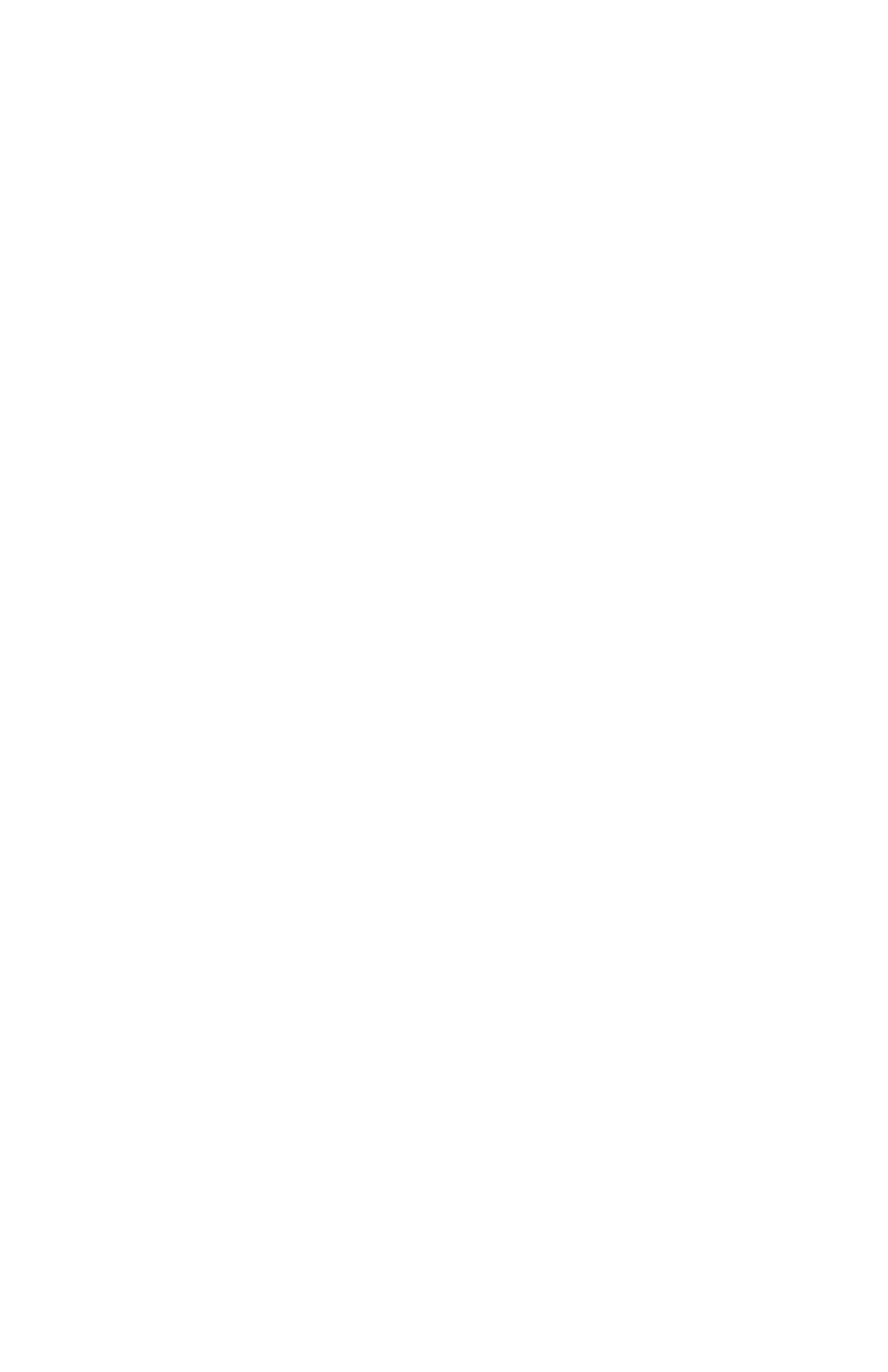# **Table of Contents**

| ı.   |                                                                                                                                                                                                                                                                                             |  |
|------|---------------------------------------------------------------------------------------------------------------------------------------------------------------------------------------------------------------------------------------------------------------------------------------------|--|
|      |                                                                                                                                                                                                                                                                                             |  |
|      |                                                                                                                                                                                                                                                                                             |  |
|      | C. Procedures Involving Human Rights of Scholars                                                                                                                                                                                                                                            |  |
|      |                                                                                                                                                                                                                                                                                             |  |
| Н.   |                                                                                                                                                                                                                                                                                             |  |
| III. |                                                                                                                                                                                                                                                                                             |  |
|      | A. Freedom and Integrity of Research by Academic<br>B. Responsibilities in the Classroom and to Students11<br>C. Political Activity of Academic Political Scientists  12<br>D. Restrictions on the Use of the APSA Name or Office  13<br>F. Ethics in the Recruitment and Hiring Process 16 |  |
|      | Joint AAUP and AAC Statement of Principles on Academic                                                                                                                                                                                                                                      |  |
|      | H. Principles Governing Research on Human Subjects  27                                                                                                                                                                                                                                      |  |
|      |                                                                                                                                                                                                                                                                                             |  |
|      | J. Principles Governing Graduate Scholars, Fellows,                                                                                                                                                                                                                                         |  |
|      |                                                                                                                                                                                                                                                                                             |  |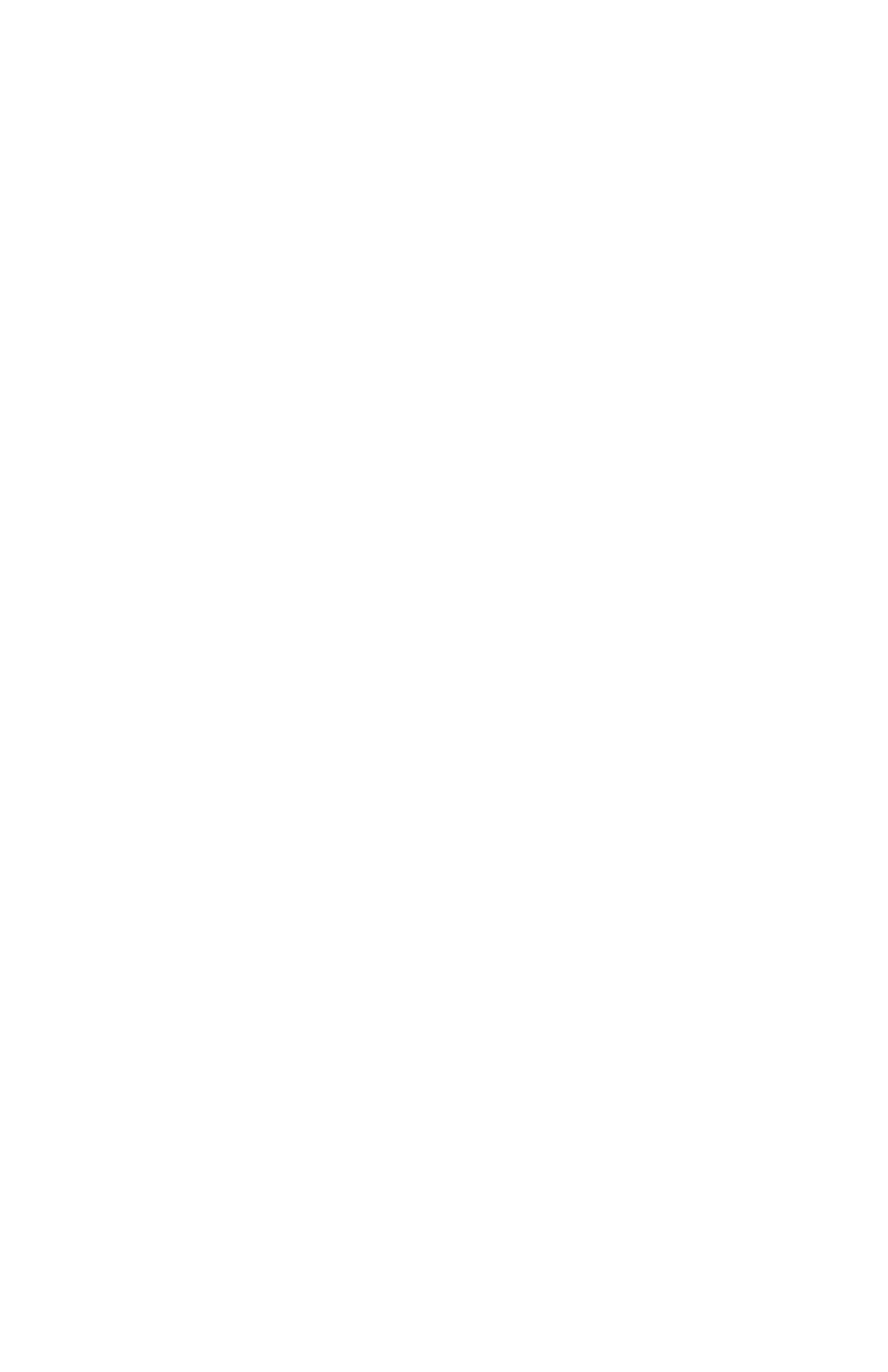# **I. Grievance Procedures**

The APSA's Committee on Professional Ethics, Rights and Freedoms is concerned about any ethical problem or personal abuse experienced or caused by political scientists acting in their professional capacity. The primary responsibilities of the Committee fall into three major areas: (1) handling individual grievances and complaints, (2) writing ethical guidelines for the Association, usually in the form of advisory opinions, and (3) helping protect human rights of scholars in other countries.

### **A. Individual Grievances**

Political scientists acting in their professional capacities who face challenges to professional ethics, academic freedom, or human rights. The Committee on Professional Ethics, Rights and Freedoms stands ready to be of assistance, and will respond to all grievances that fall within its jurisdiction. The Committee attempts to give wide latitude to persons and issues coming before it.

The Committee cannot help until it receives a formal request. Political scientists who feel they have been mistreated must take the first step and inform the Committee of the nature of the problem. After the initial contact is made the aggrieved political scientist should be ready to provide the Committee with as much detail and documentation of the alleged abuse as possible.

The Committee encourages political scientists to approach it as soon as they begin to feel that they are the victims of mistreatment, discrimination, lack of due process, or other violations of the ethical standards of the discipline. The Committee is prepared to be of help in what might be termed "anticipatory situations." If mediation and resolution of a problem can be achieved at its inception, so much the better for all concerned.

The Committee always acknowledges and responds to serious allegations of unethical action.

The Committee will not consider disputes in litigation or disputes being reviewed by another professional review body such as the American Association of University Professors. Parties to a dispute are free to bring their allegations to the Ethics Committee after a dispute has been litigated or after a professional review body has rendered its decision.

Political scientists and departments of political science are obliged to respond to the informational needs of the Ethics Committee and its representatives. During its fact-

<sup>&</sup>lt;sup>3</sup> However, APSA does list annually in PS the institutions which have been censured by the American Association of University Professors (AAUP) and by the Canadian Association of University Teachers (CAUT).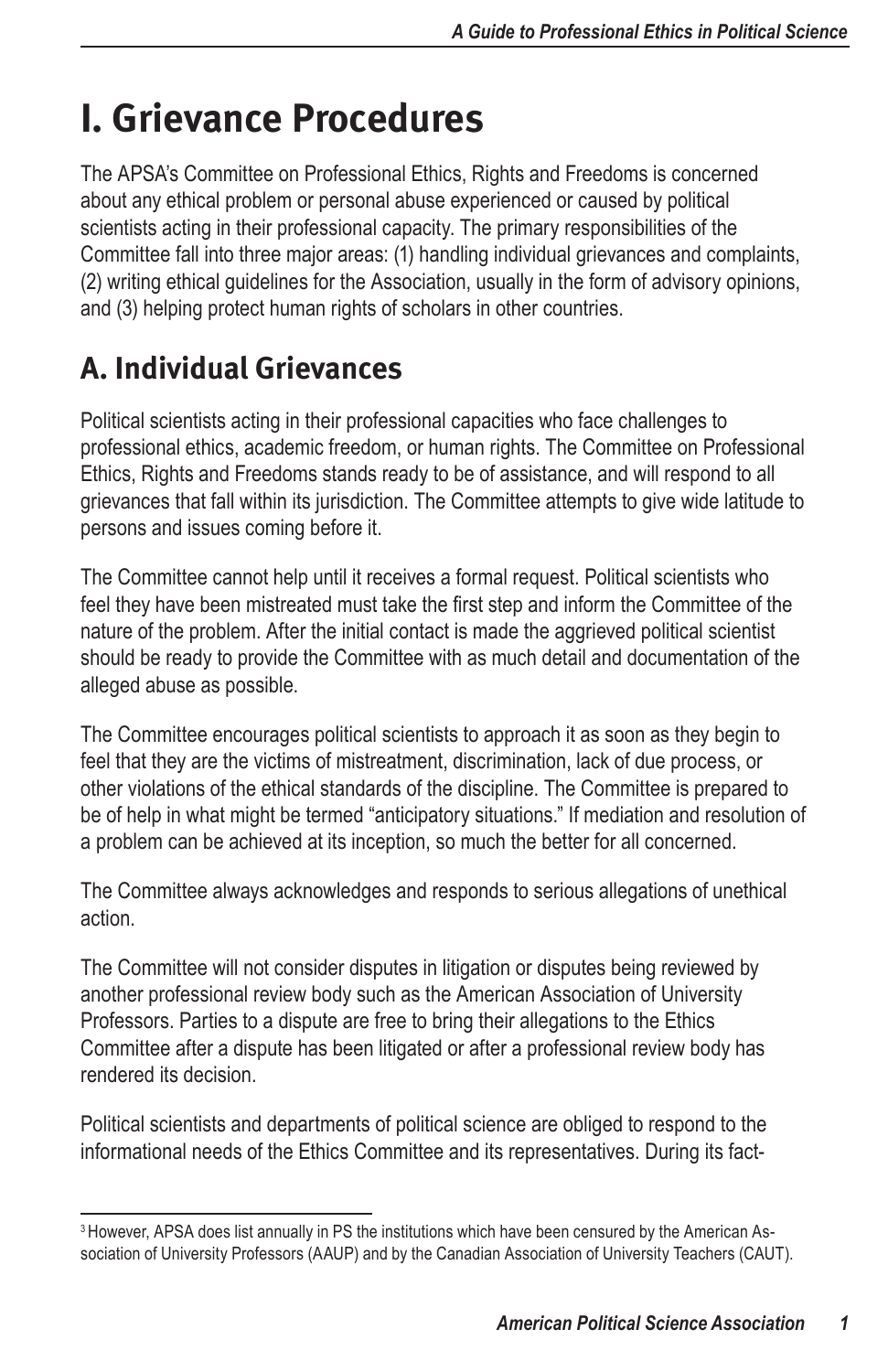finding, the Ethics Committee does not publicize its involvement, and the information it receives is treated with complete discretion. In turn, it is the professional obligation of all parties to a dispute to keep the Committee's involvement in strict confidence.

When the occasion warrants, the Committee, after completing its preliminary investigation, will appoint a Special Representative having the judgment and sensitivity necessary to win the confidence of those involved to conduct a comprehensive inquiry into the case.

A Special Representative's first duty is to try to resolve the complaint. A Special Representative always approaches a dispute as a fact-finder and mediator, not as an advocate for either side. Special Representatives compile a thorough report of their investigation for the use of the Committee.

At the completion of the fact-finding done by the Committee and its representatives, the Ethics Committee will take any actions it can to support those individuals it concludes have been treated unfairly by other persons or institutions.

The Committee does not have the power to censure individuals, departments or institutions.It does make every effort to use persuasion and vigorous protest to rectify situations that violate ethical principles.

Inasmuch as the Committee aims for mediation, situations may arise when the Committee will advise the complainant that the best course is to pursue the matter through the American Association of University Professors or to adopt another course of action.

### **B. Reporting Grievances**

A simple and basic part of the process should not be overlooked: the Committee cannot help until it receives a formal request. Political scientists who feel they have been mistreated must take the first step and inform the Committee of the nature of the problem. After the initial contact is made the aggrieved political scientist should be ready to provide the Committee with as much detail and documentation of the alleged abuse as is possible.

The Committee on Professional Ethics, Rights and Freedoms encourages political scientists to approach it as soon as they begin to feel that they are the victims of discriminatory or arbitrary actions. The Committee is prepared to be of help in what might be termed "anticipatory situations." If mediation and the resolution of a problem can be achieved at its inception, so much the better for all concerned.

Political scientists who wish to get in touch with the Committee on Professional Ethics, Rights and Freedoms should write or phone its chairperson or the APSA at its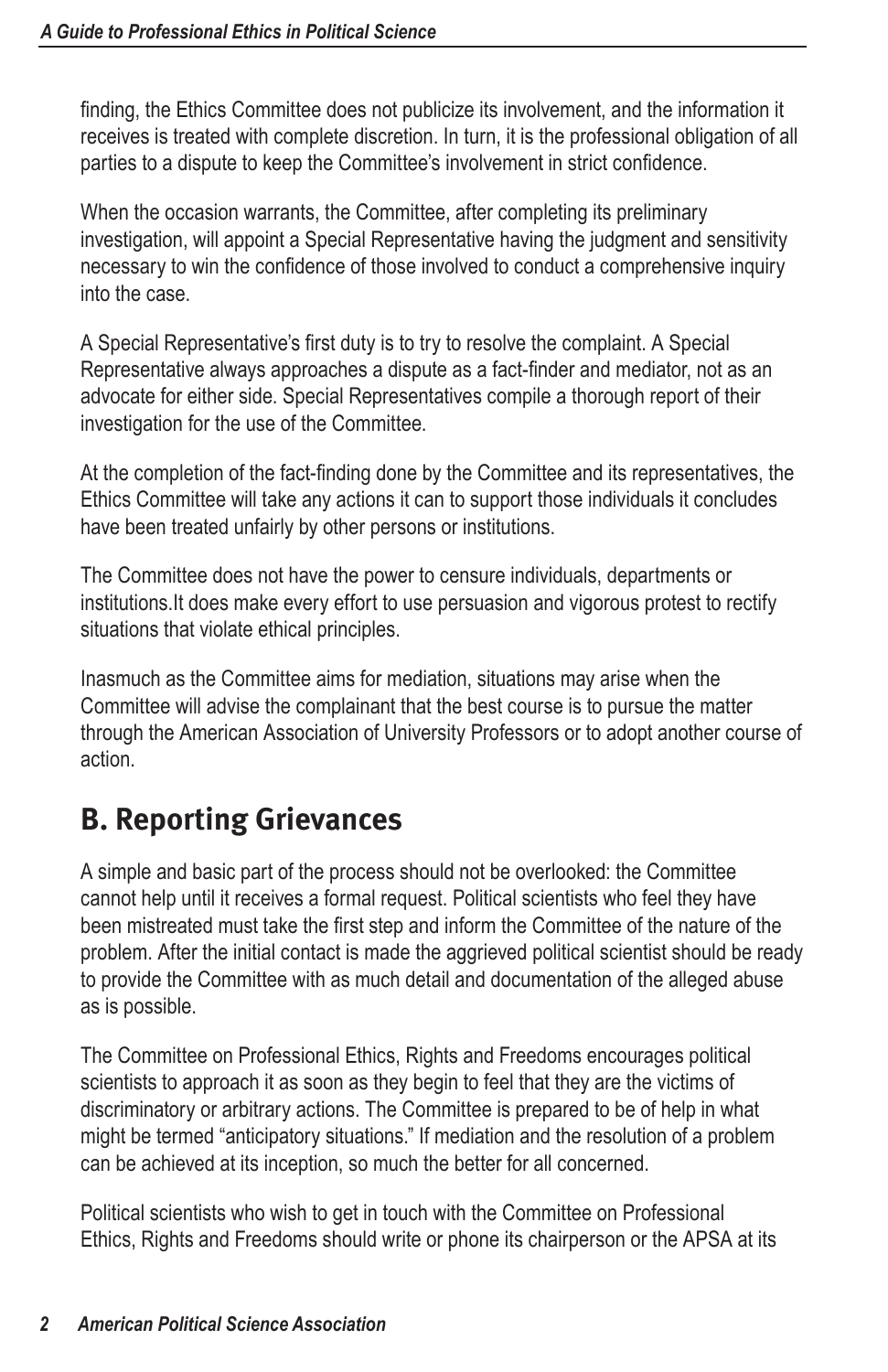Washington D.C headquarters. For contact information for the Committee chair, visit the governance pages of APSA's website (www.apsanet.org).

### **C. Procedures Involving Human Rights of Scholars in Other Countries.**

According to guidelines established in 1982, the Committee will become involved in cases involving the human rights of scholars in other countries brought to its attention by reputable sources. All requests for action are first cross-checked through the Clearinghouse on Science and Human Rights of the American Association for the Advancement of Science.

The Committee will respond to cases of human rights violations involving scholars whose fields correspond to those subsumed under the phrase "political science" in the United States. It will also take up cases that do not directly involve political scientists but have broad implications for all social scientists.

Given the limited time and resources of the Committee, it will consider only what appear to be the most egregious cases of human rights violations (the Committee will take up no more than six cases at a time). The standard to be used in making this choice is the International Declaration of Human Rights and the two accompanying covenants.

The procedure the Committee follows in human rights cases is to write a letter of inquiry to the appropriate authorities and to follow up this letter with subsequent letters, if necessary. Other activities such as visits to embassies and site visits may also be considered by the Committee.

### **D. Advisory Opinions**

Unlike the individual cases that it considers, which must remain confidential, the results of the work of the Committee in constructing ethical standards are published in *PS*. These advisory opinions usually grow out of individual complaints that are received by the Committee. If an individual case appears to be indicative of a larger problem, an advisory opinion is the Committee's means of trying to prevent such occurrences in the future.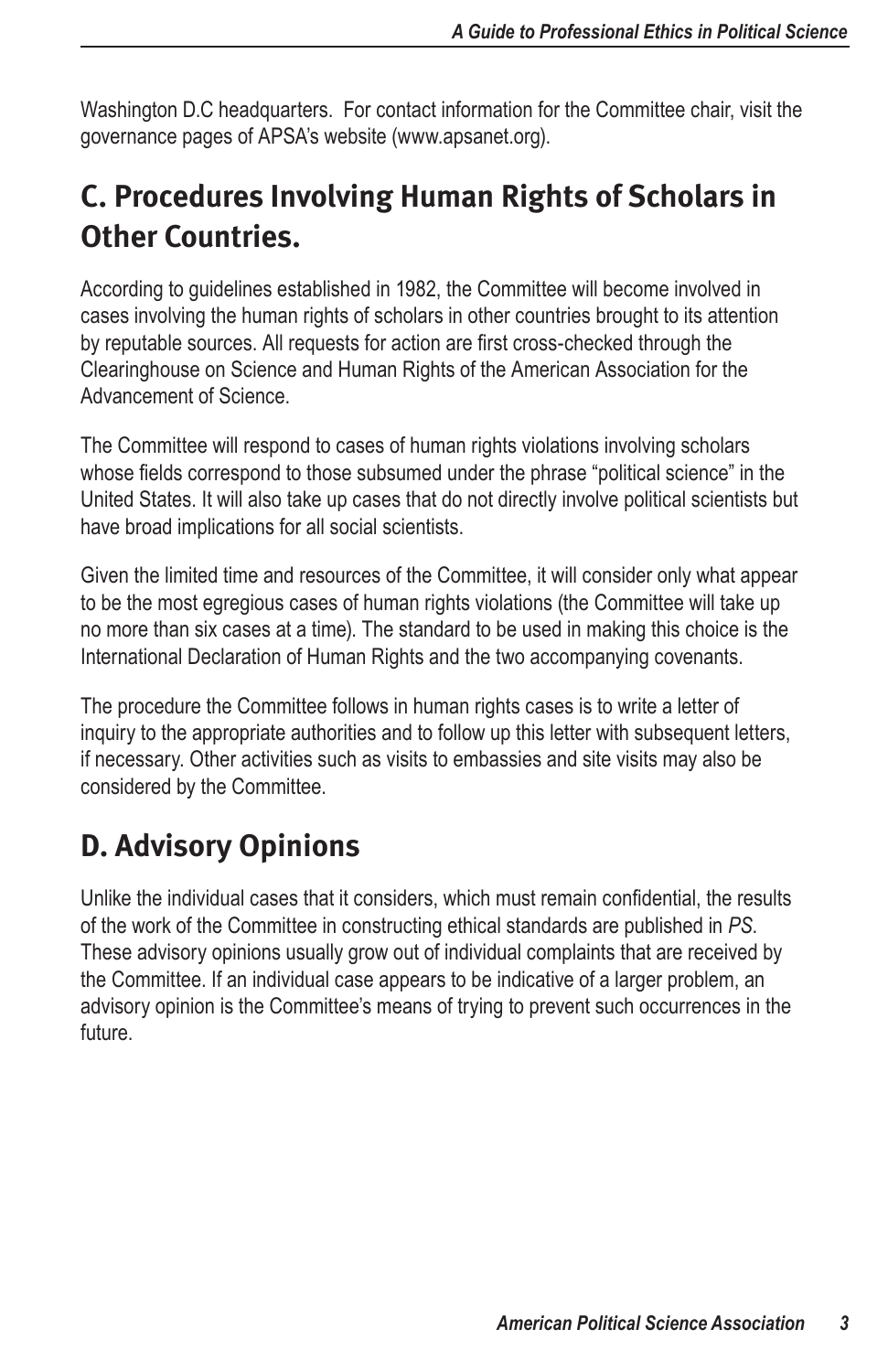*4 American Political Science Association*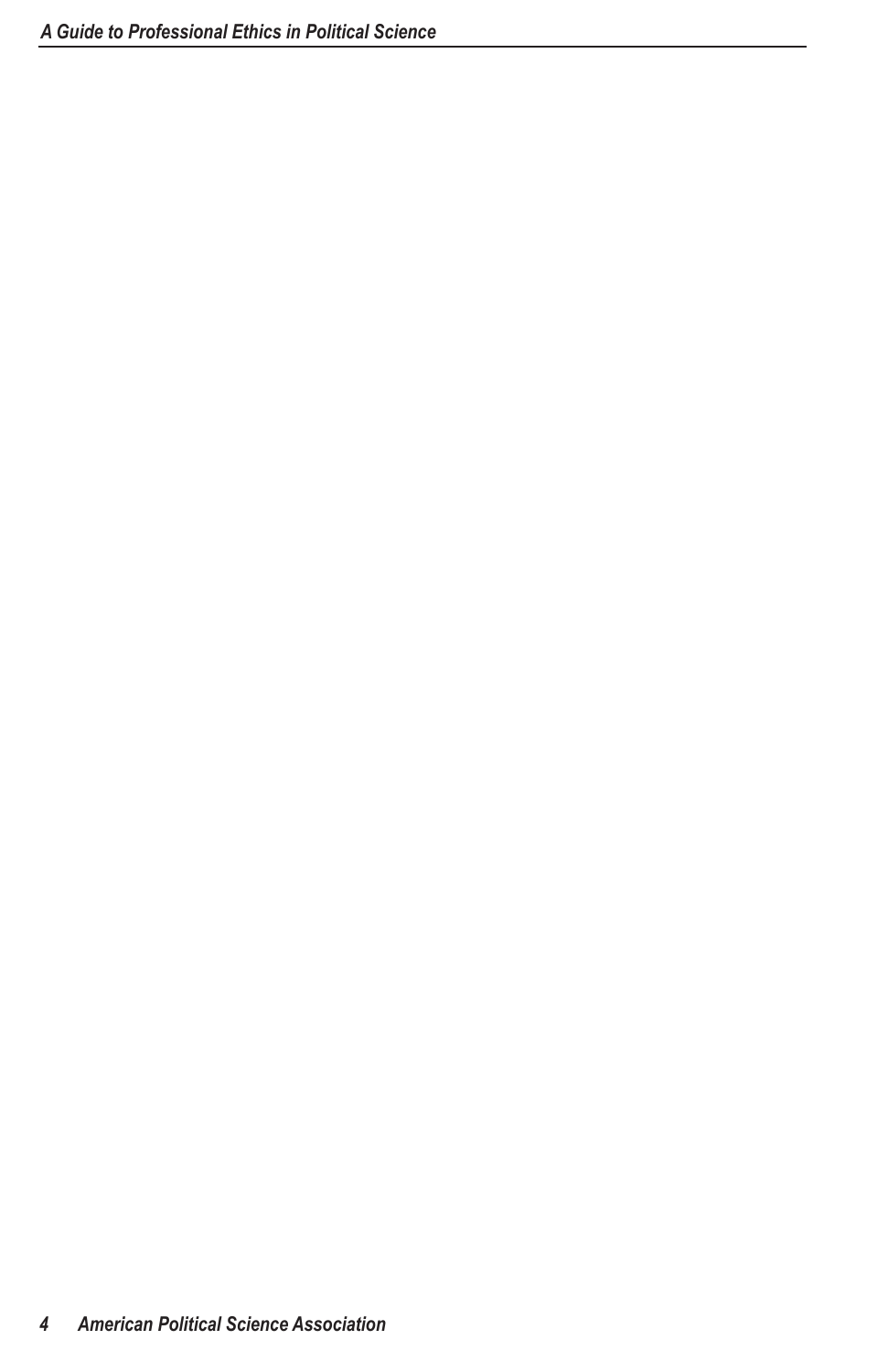## **II. AAUP Statement on Professional Ethics**

As a guide to political scientists teaching and carrying out research in universities and colleges, the American Political Science Association endorses the principles set forth in the "Statement on Professional Ethics" adopted by the American Association of University Professors (AAUP). The Statement is reprinted here. The AAUP's Introduction to the *Statement* is reprinted in an appendix.

# **Statement on Professional Ethics**

I. Professors, guided by a deep conviction of the worth and dignity of the advancement of knowledge, recognize the special responsibilities placed upon them. Their primary responsibility to their subject is to seek and to state the truth as they see it. To this end professors devote their energies to developing and improving their scholarly competence. They accept the obligation to exercise critical self-discipline and judgment in using, extending, and transmitting knowledge. They practice intellectual honesty. Although professors may follow subsidiary interests, these interests must never seriously hamper or compromise their freedom of inquiry.

II. As teachers, professors encourage the free pursuit of learning in their students. They hold before them the best scholarly standards of their discipline. Professors demonstrate respect for students as individuals and adhere to their proper role as intellectual guides and counselors. Professors make every reasonable effort to foster honest academic conduct and to assure that their evaluations of students reflect each student's true merit. They respect the confidential nature of the relationship between professor and student. They avoid any exploitation, harassment, or discriminatory treatment of students. They acknowledge significant academic or scholarly assistance from them. They protect their academic freedom.

III. As colleagues, professors have obligations that derive from common membership in the community of scholars. Professors do not discriminate against or harass colleagues. They respect and defend the free inquiry of associates. In the exchange of criticism and ideas professors show due respect for the opinions of others. Professors acknowledge academic debts and strive to be objective in their professional judgment of colleagues. Professors accept their share of faculty responsibilities for the governance of their institution.

IV. As members of an academic institution, professors seek above all to be effective teachers and scholars. Although professors observe the stated regulations of the institution, provided the regulations do not contravene academic freedom, they maintain their right to criticize and seek revision. Professors give due regard to their paramount responsibilities within their institution in determining the amount and character of the work done outside of it. When considering the interruption or termination of their service,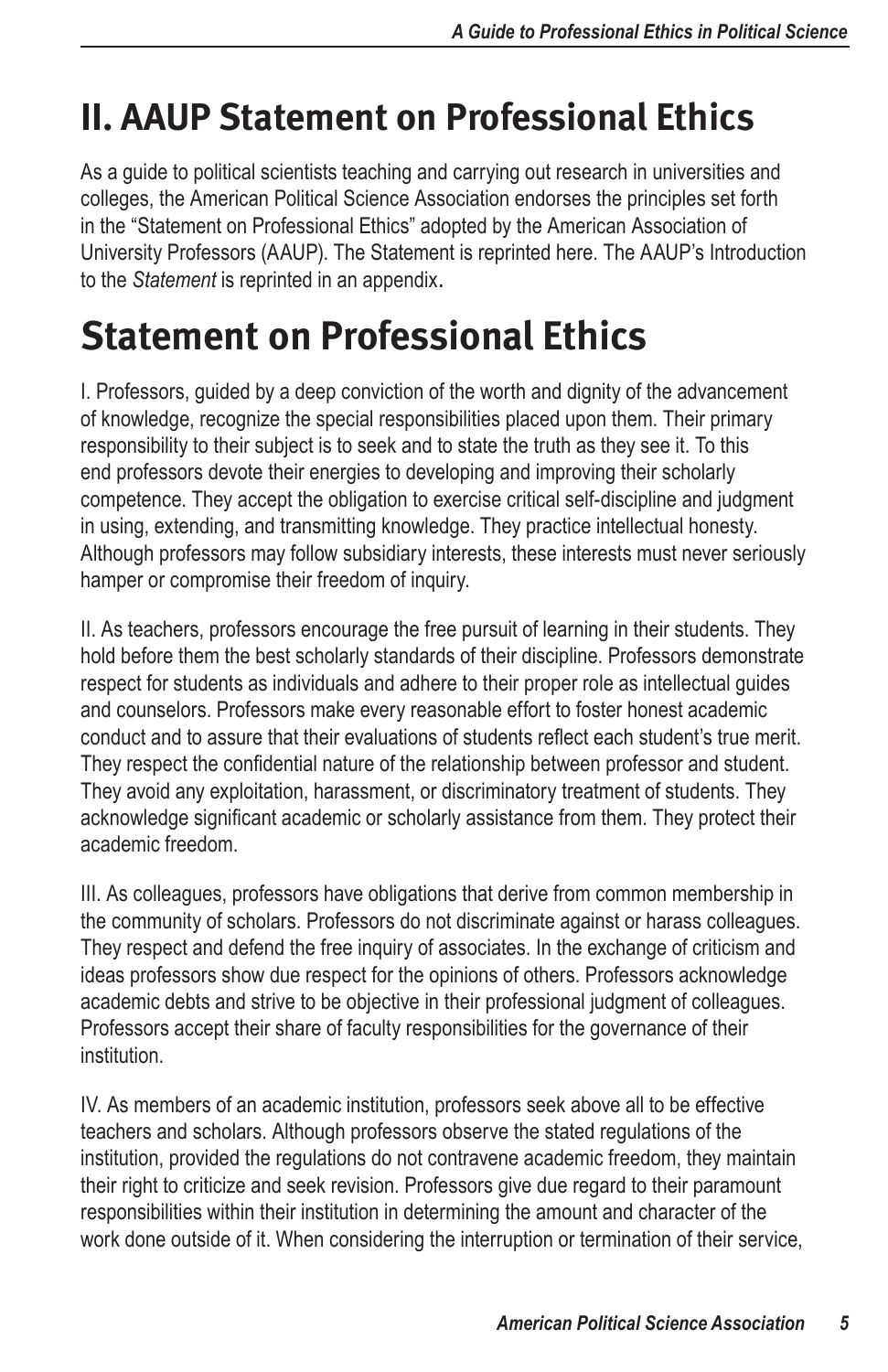professors recognize the effect of their decision upon the program of the institution and give due notice of their intentions.

V. As members of their community, professors have the rights and obligations of any citizen. Professors measure the urgency of these obligations in the light of their responsibilities to their subject, to their students, to their profession, and to their institution. When they speak or act as private persons they avoid creating the impression of speaking or acting for their college or university. As citizens engaged in a profession that depends upon freedom for its health and integrity, professors have a particular obligation to promote conditions of free inquiry and to further public understanding of academic freedom.

# **III. Principles of Professional Conduct**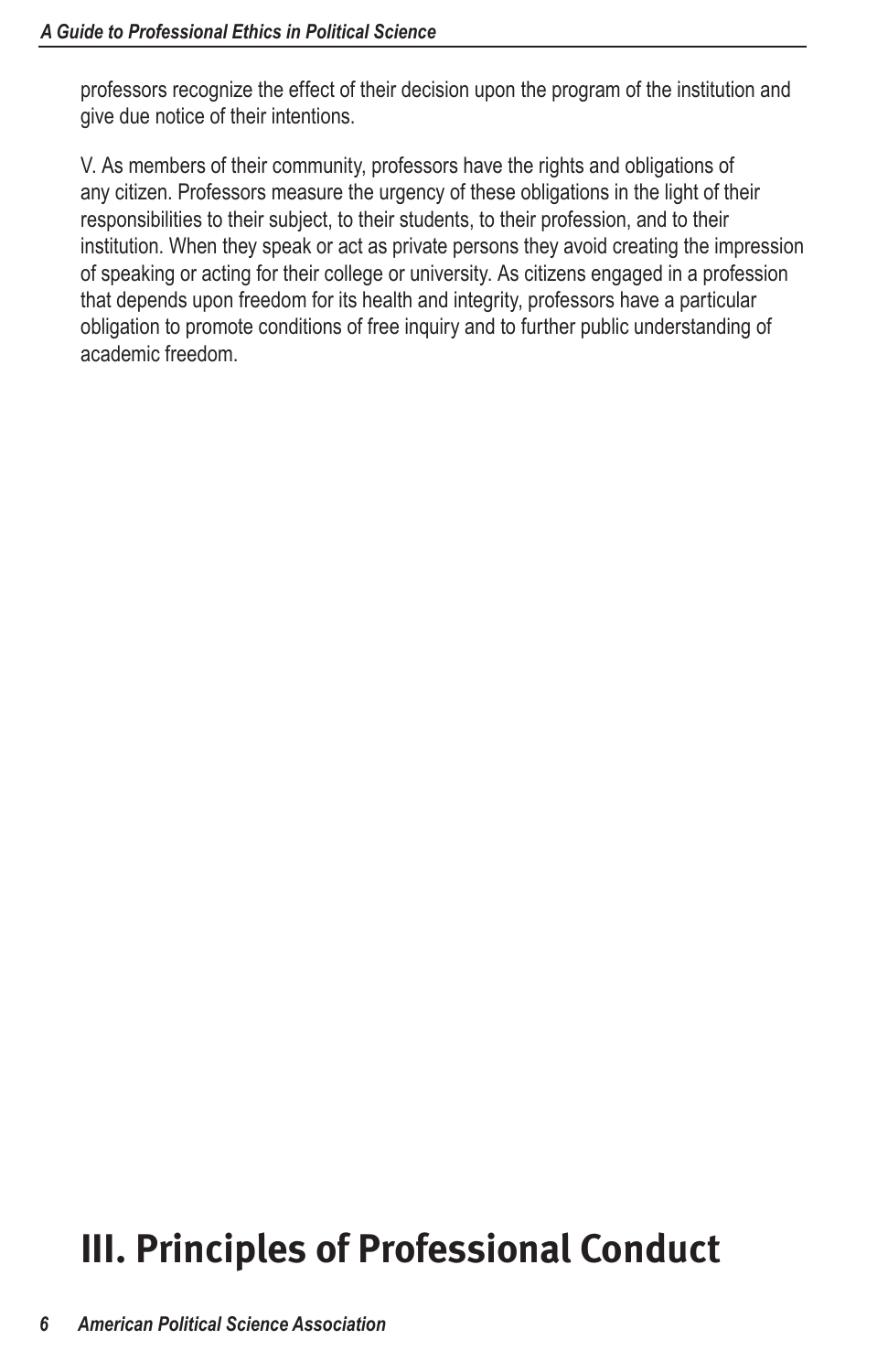These principles, adopted by the Council of the American Political Science Association, embody in systematic form the principles established by the Association, the advisory opinions of the Committee on Professional Ethics, Rights and Freedoms, and other governing decisions adopted by the Association.

### **A. Freedom and Integrity of Research by Academic Political Scientists**

#### **Principles for Funding Agencies and Universities**

1. Openness concerning material support of research is a basic principle of scholarship.

1.1 In making grants for research, government and non-government sponsors should openly acknowledge research support and require that the grantee indicate in any published research financed by their grants the relevant sources of financial support.

1.2 Where anonymity is requested by a nongovernmental grantor and does not endanger the integrity of research, the character of the sponsorship rather than the identity of the grantor should be noted.

1.3 Financial sponsors of research should avoid actions that would call into question the integrity of American academic institutions as centers of independent teaching and research. They should not sponsor research as a cover for intelligence activities.

1.4 Political science research supported by government grants should be unclassified.

1.5 After a research grant has been made, the grantor shall not impose any restriction on or require any clearance of research methods, procedures, or content.

1.6 The grantor should assume no responsibility for the findings and conclusions of the researcher and should impose no restrictions or carry any responsibility for publication.

1.7 Funding agencies should include in grants a stipulation that data gathered under the grants be made available to scholars at cost after a specified time, e.g., after a year has passed following the completion of the data-gathering process, or after the first substantial research report by the chief researcher has been completed.

1.8 Members of public institutions or agencies should not interfere with disinterested scholarly investigations of their actions, processes, or functions. Public institutions should recognize the value of scholarship and acknowledge that interference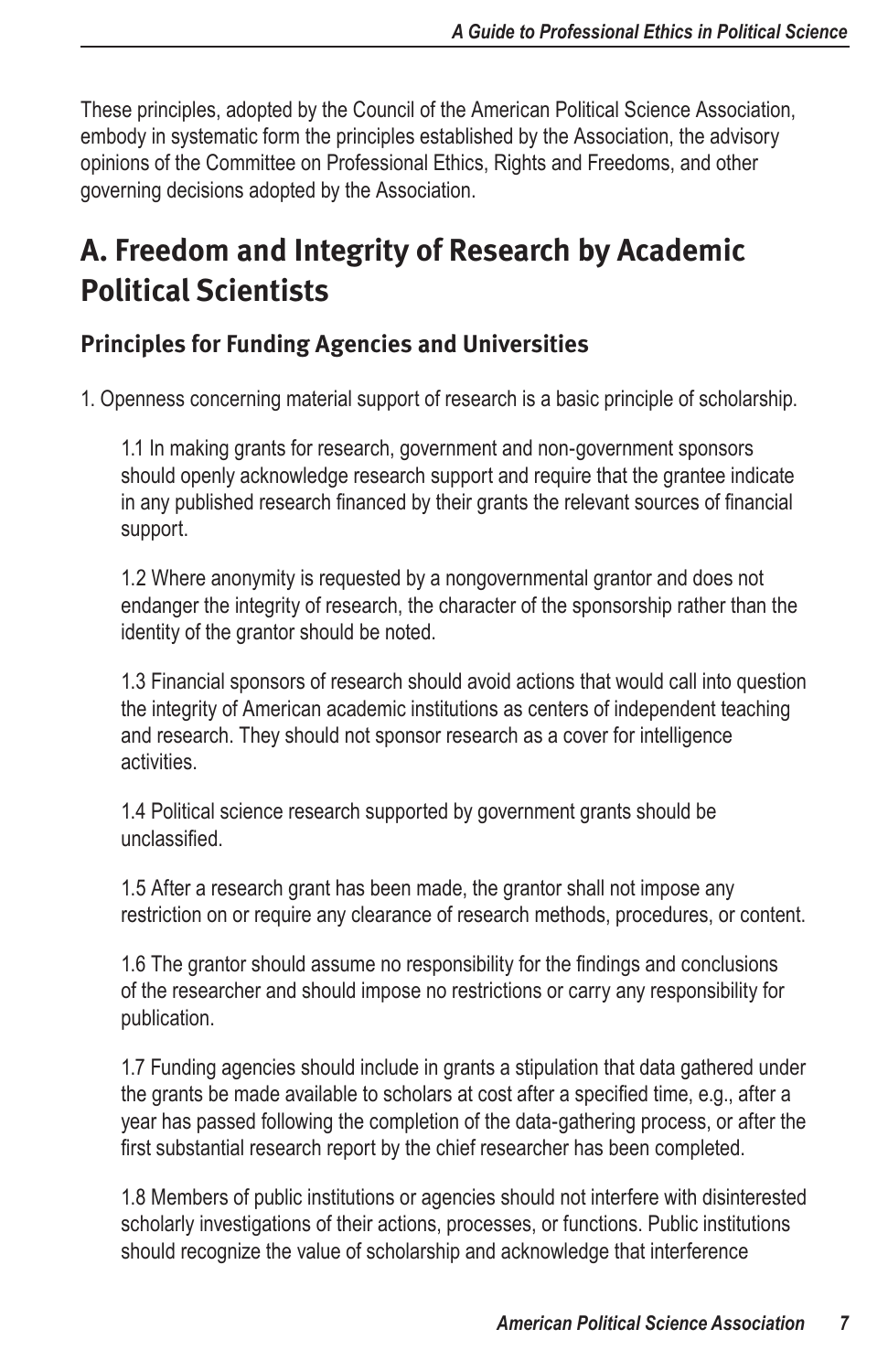with bona fide scholarship is contrary to the core values on which our democratic institutions are predicated. (Approved by APSA Council, September 2, 1998)

1.9 Governmental and nongovernmental officials and agencies that fund scholarly research, should understand that scholars have a professional obligation to protect the identity of confidential sources of information or data that is developed in the course of researching institutions, agencies, or persons. Funding entities should help scholars fulfill their obligations, not impede them. (Approved by APSA Council, September 2, 1998)

2. The university or college should administer research funds according to principles of the funding agency, and in a manner which protects the integrity of the research.

2.1 A university or college that administers research funds provided through contracts and grants from public and/or private sources must act to assure that research funds are used prudently and honorably.

2.2 A university or college should not administer research funds derived from contracts or grants whose purpose and the character of whose sponsorship cannot be publicly disclosed.

2.3 In administering research funds entrusted directly to its care, a university or college should do its best to ensure that no restrictions are placed on the availability of evidence to scholars or on their freedom to draw their own conclusions from the evidence and to share their findings with others.

#### **Principles for Individual Researchers**

3. In applying for research funds, the individual researcher should:

3.1 clearly state the reasons for applying for support and not resort to stratagems of ambiguity to make the research more acceptable to a funding agency;

3.2 indicate clearly the actual amount of time the researcher personally plans to spend on the research;

3.3 indicate other sources of support of the research, if any; and

3.4 refuse to accept terms and conditions that the researcher believes will undermine his or her freedom and integrity as a scholar.

4. In conducting research so supported, the individual bears sole responsibility for the procedures, methods, and content of research. The researcher:

4.1 must avoid any deception or misrepresentation concerning his or her personal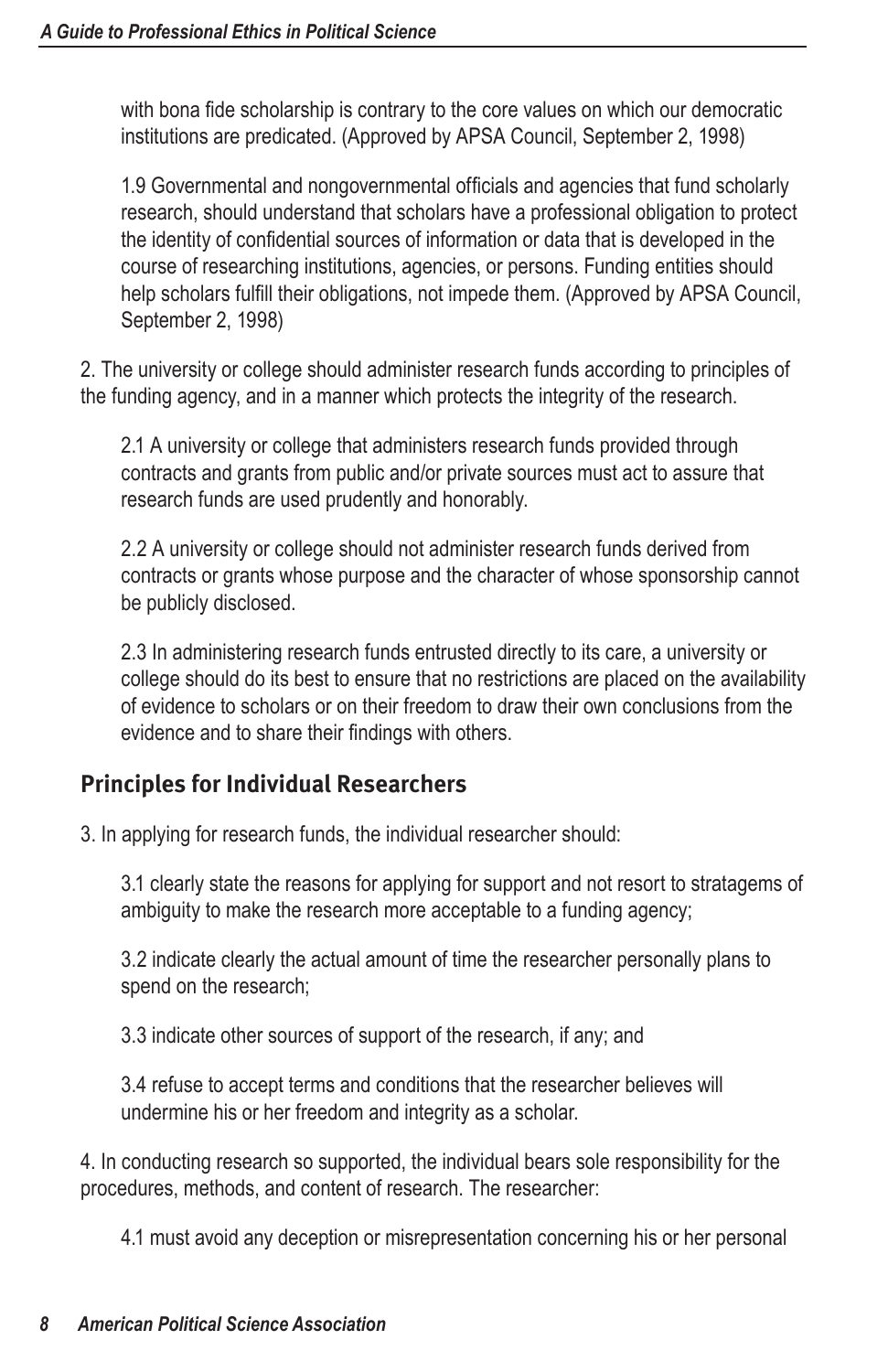involvement or the involvement of respondents or subjects, and must avoid use of research as a cover for intelligence work or for partisan political purposes;

4.2 must refrain from using his or her professional status to obtain data and research materials for purposes other than scholarship;

4.3 with respect to research abroad, should not concurrently accept any additional support from agencies of the government for purposes that cannot be disclosed;

4.4 should carefully comply with the time, reporting, accounting, and other requirements set forth in the project instrument, and cooperate with institutional grant administrators in meeting these requirements; and

4.5 should avoid commingling project funds with personal funds, or funds of one project with those of another.

5. With respect to any public scholarly activity including publication of the results of research, the individual researcher:

5.1 bears sole responsibility for publication;

5.2 should disclose all relevant sources of financial support;

5.3 should indicate any condition imposed by financial sponsors or others on research publication, or other scholarly activities; and

5.4 should conscientiously acknowledge any assistance received in conducting research.

5.5 Authors are obliged to reveal the bases of any of their statements that are challenged specifically, except where confidentiality is involved.

5.6 When statements that are challenged are based on reproducible data authors are obliged to facilitate replication. They may expect the challenger to pay the costs of reproducing the relevant data.

5.7 Challenges are to be sufficiently precise to indicate to the author what documentation or data are needed. Challengers are themselves in the status of authors in connection with the statements that they make.

6. Researchers have an ethical obligation to facilitate the evaluation of their evidencebased knowledge claims through data access, production transparency, and analytic transparency so that their work can be tested or replicated.

6.1 Data access: Researchers making evidence-based knowledge claims should reference the data they used to make those claims. If these are data they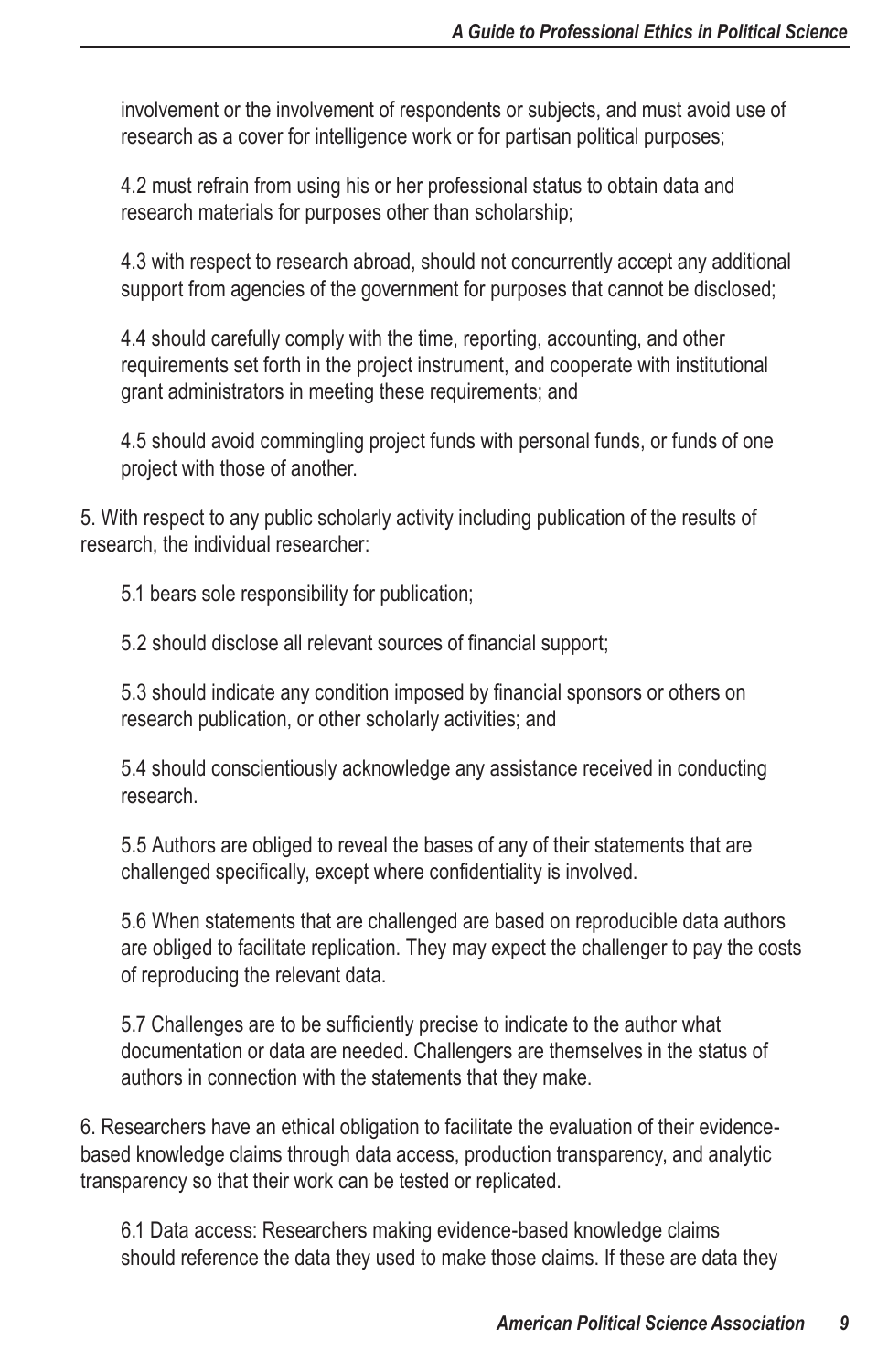themselves generated or collected, researchers should provide access to those data or explain why they cannot.

6.2 Production transparency: Researchers providing access to data they themselves generated or collected, should offer a full account of the procedures used to collect or generate the data.

6.3 Analytic Transparency: Researchers making evidence-based knowledge claims should provide a full account of how they draw their analytic conclusions from the data, i.e., clearly explicate the links connecting data to conclusions.

6.4 Scholars may be exempted from Data Access and Production Transparency in order to (A) address well-founded privacy and confidentiality concerns, including abiding by relevant human subjects regulation; and/or (B) comply with relevant and applicable laws, including copyright. Decisions to withhold data and a full account of the procedures used to collect or generate them should be made in good faith and on reasonable grounds. Researchers must, however, exercise appropriate restraint in making claims as to the confidential nature of their sources, and resolve all reasonable doubts in favor of full disclosure.

6.5 Dependent upon how and where data are stored, access may involve additional costs to the requesting researcher.

6.6 Researchers who collect or generate data have the right to use those data first. Hence, scholars may postpone data access and production transparency for one year after publication of evidence-based knowledge claims relying on those data, or such period as may be specified by (1) the journal or press publishing the claims, or (2) the funding agency supporting the research through which the data were generated or collected.

6.7 Nothing in this section shall require researchers to transfer ownership or other proprietary rights they may have.

6.8 As citizens, researchers have an obligation to cooperate with grand juries, other law enforcement agencies, and institutional officials. Conversely, researchers also have a professional duty not to divulge the identity of confidential sources of information or data developed in the course of research, whether to governmental or non-governmental officials or bodies, even though in the present state of American law they run the risk of suffering an applicable penalty.

6.9 Where evidence-based knowledge claims are challenged, those challenges are to be specific rather than generalized or vague. Challengers are themselves in the status of authors in connection with the statements that they make, and therefore bear the same responsibilities regarding data access, production transparency, and analytic transparency as other authors.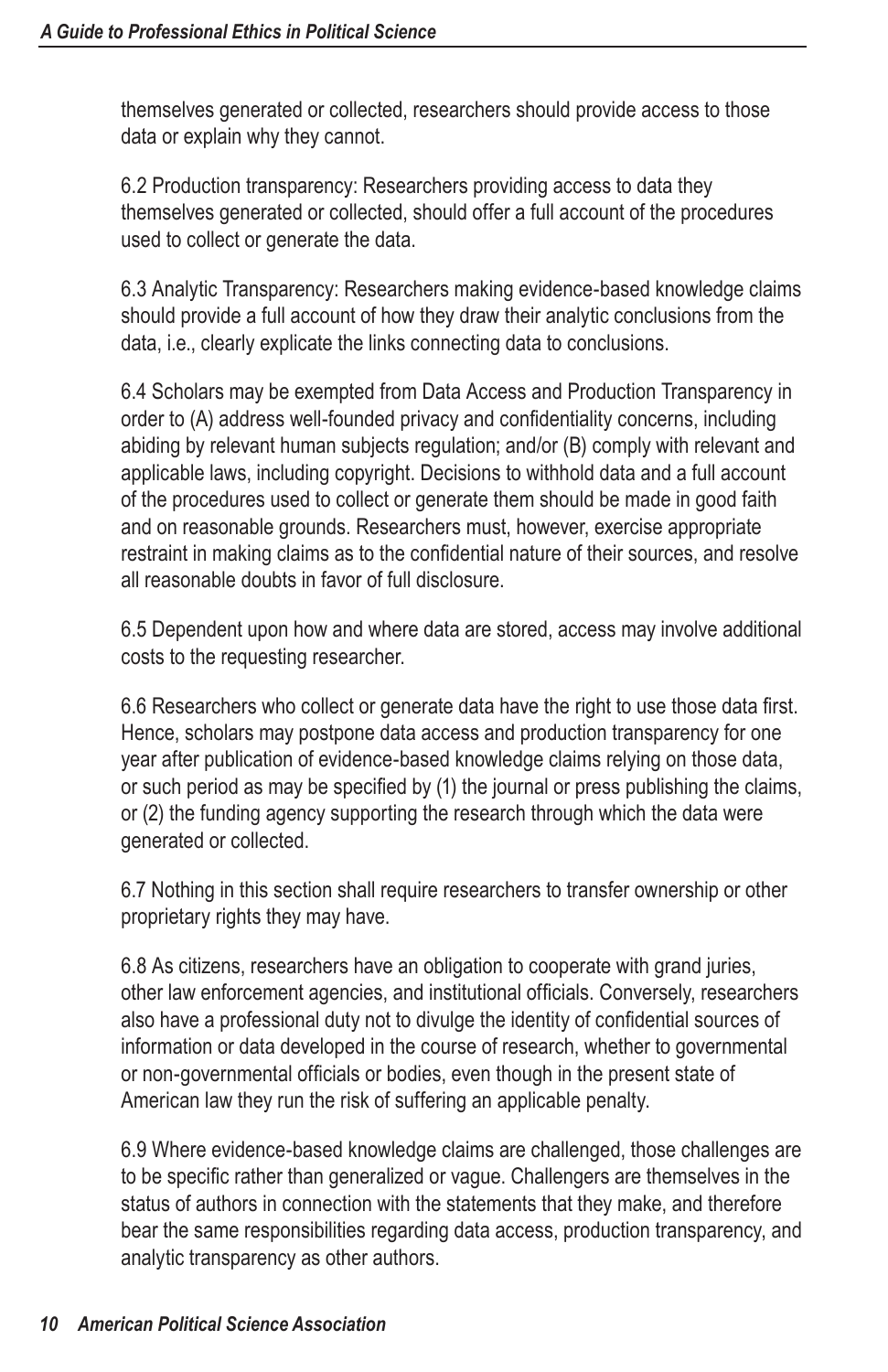7. Political scientists, like all scholars, are expected to practice intellectual honesty and to uphold the scholarly standards of their discipline.

7.1 Plagiarism, the deliberate appropriation of the work of others represented as one's own, not only may constitute a violation of the civil law but represents a serious breach of professional ethics.

7.2 Departments of political science should make it clear to both faculty and students that such misconduct will lead to disciplinary action and, in the case of serious offenses, may result in dismissal. Institutional rules and expected standards of conduct should be published in advance and distributed through such means as faculty and student handbooks.

7.3 Disciplinary proceedings should conform to norms of fairness and academic due process as formulated in relevant AAUP statements.

### **B. Responsibilities in the Classroom and to Students**

8. Academic political scientists must be very careful not to impose their partisan views, conventional or otherwise, upon students or colleagues.

9. Teachers have an ethical obligation to choose materials for student use without respect to personal or collective gain.

9.1 Publishers are strongly discouraged from offering inducements for textbook choice apart from making examination copies available and lowering the suggested retail price of a book.

10. Faculty members must not expropriate the academic work of their students.

10.1 Teachers cannot represent themselves as authors of independent student research; and research assistance, paid or unpaid, requires full acknowledgement.

10.2 As advisers, faculty members are not entitled to claim joint authorship with a student of a thesis or dissertation.

11. Political science departments have an obligation to protect the procedural rights of graduate students.

11.1 Students should be advised at the time of their admittance as to the departmental and institutional requirements of the degree program they will be entering. If a department of political science changes the requirements of a program, students already enrolled and making normal progress toward their degrees should have the right to be governed by the requirements in force at the time of their entrance if they so desire.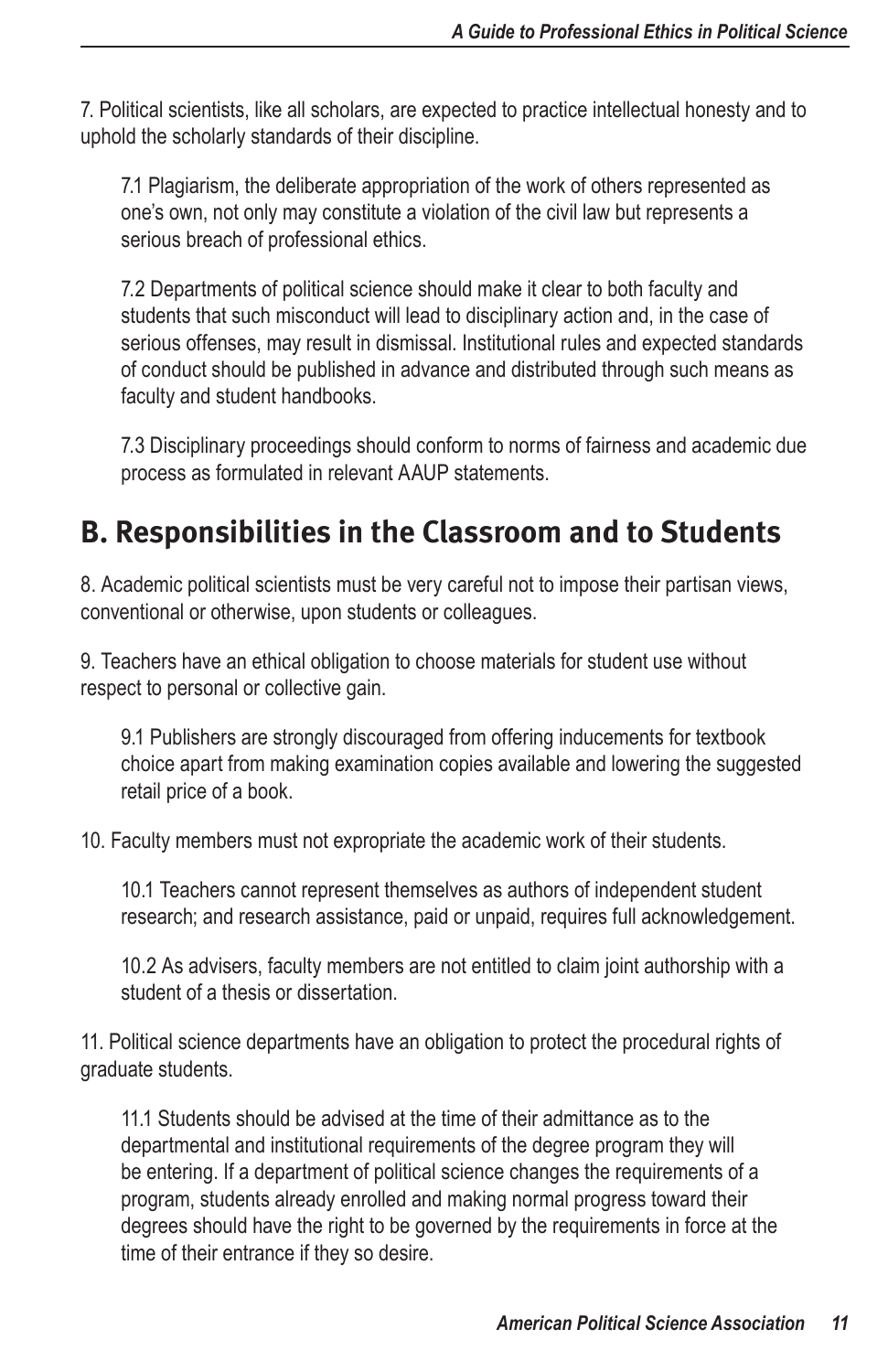11.2 Students should be advised at the time of their admittance under what conditions written or oral major examinations ("prelims," "comprehensives," etc.) are given and whether such examinations, if failed, may be retaken.

11.3 After submitting a proposal for a thesis or dissertation, a student should be informed by the chairperson of his or her committee of its action with regard to the acceptability of the proposal. Action on a proposal should be taken within a reasonable time and communicated to the student in writing.

11.4 If, in the opinion of the supervising faculty, a student's thesis or dissertation does not show satisfactory progress and should there arise questions of the acceptability of the final product, the student should be put on notice as soon as possible and in writing that his or her candidacy for the degree may be terminated.

11.5 Students should be advised of any changes in the composition of their thesis or dissertation committee. Faculty members should not participate in a thesis or dissertation examination unless they have had sufficient time to read the thesis or dissertation.

11.6 A student who fails a written or oral major examination ("prelims," "comprehensives," etc.) or has a thesis or dissertation required for the degree rejected should be informed by the examiners or readers as to the reasons for such failure or rejection. Upon request, this explanation should be rendered in writing.

11.7 Students should be informed upon entering a graduate program about any departmental or university grievance procedures for handling disputes that may arise between faculty and graduate students pertaining to the interpretation of degree requirements or the administration of the graduate program. Departments without an established grievance procedure are urged to develop such rules and to distribute them in writing to all their graduate students. Universities should provide an appeals process beyond the department level to insure adherence to proper procedural standards.

### **C. Political Activity of Academic Political Scientists**

12. The college or university teacher is a citizen, and like other citizens, should be free to engage in political activities insofar as this can be done consistently with obligations as a teacher and scholar.

12.1 Effective service as a faculty member is often compatible with certain types of political activity, for example, holding a part time office in a political party or serving as a member of a governmental advisory board. Where a professor engages in full-time political activity, such as service in a state legislature, he or she should, as a rule, seek a leave of absence from the institution. Since political activity by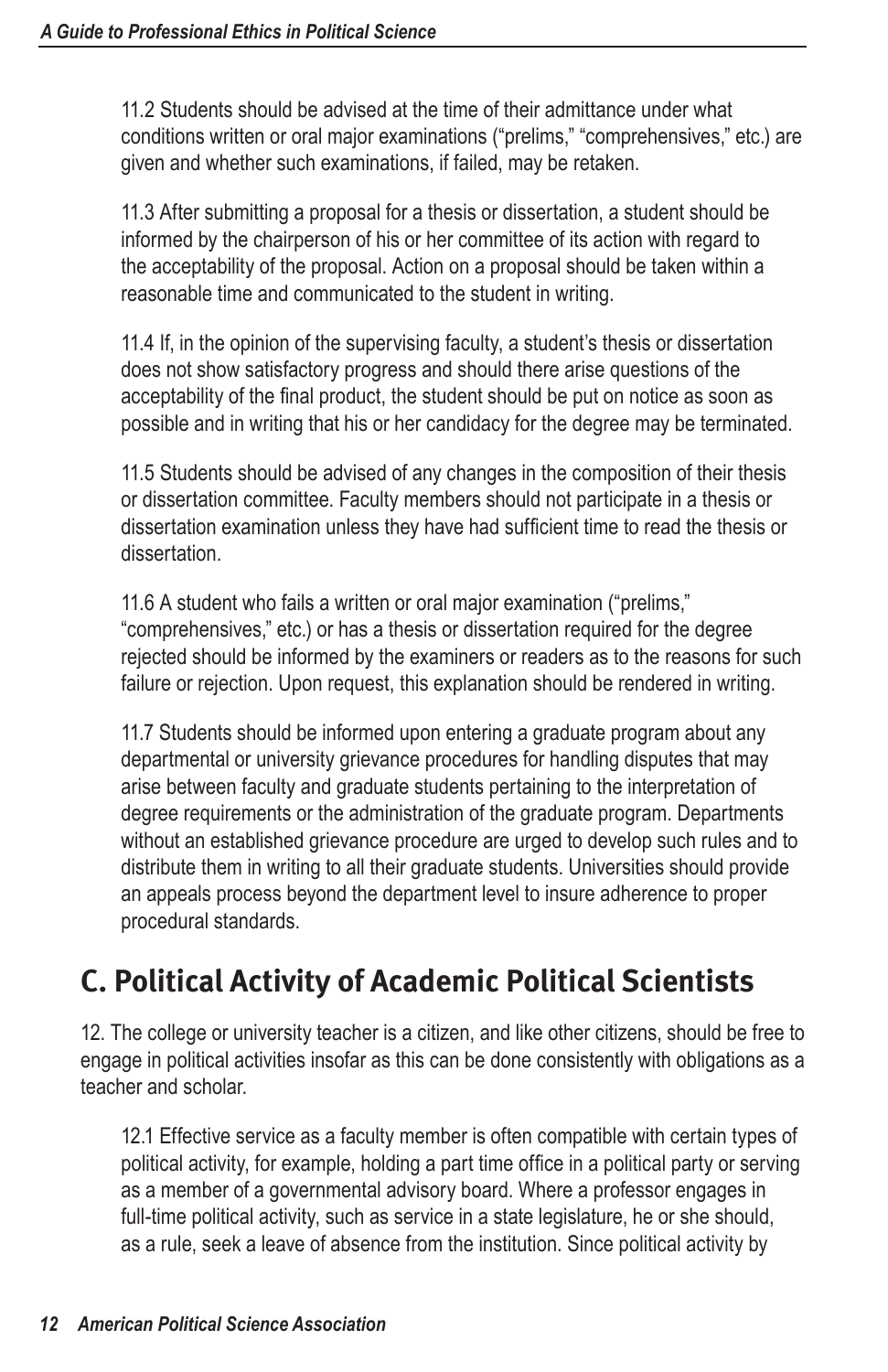academic political scientists is both legitimate and socially important, universities and colleges should have institutional arrangements to permit such activity, including reduction in the faculty member's work-load or a leave of absence subject to equitable adjustment of compensation.

12.2 A faculty member who seeks a leave to engage in political activity should recognize that he or she has a primary obligation to the institution and to grow as a teacher and scholar. The faculty member should consider the problems that a leave of absence may create for the administration, colleagues and students, and should not abuse the privilege by asking for leaves too frequently, or too late, or for too extended a period of time. A leave of absence incident to political activity should not affect unfavorably the tenure status of the faculty member.

12.3 Special problems arise if departments or schools endorse or sponsor political activities or public policies in the name of the entire faculty of the department or school. One of the purposes of tenure to shelter unpopular or unorthodox teaching is in some degree vitiated if the majority of a departmental faculty endorses or sponsors a particular political position in the name of the faculty of the department. Departments should adhere strictly to the rule that those faculty members who wish to endorse or sponsor a political position or activity do so in their own names without binding their colleagues. Departments as such should not endorse political positions.

### **D. Restrictions on the Use of the APSA Name or Office**

13. When officers, members, or employees of the Association speak out on an issue of public policy, endorse a political candidate, or otherwise participate in political affairs, they should make it as clear as possible that they are not speaking on behalf of the Association unless they are so authorized by the Association, and they should not encourage any inference that they act for the Association unless so authorized by the Association. The use of the title of the office held in the APSA in political advertisements, even if labeled "for identification purposes only," may well be seen by others as an endorsement of a political position by the Association and should be avoided.

14. Officers and employees of the Association are free to engage in activities outside their obligations to the Association provided that such activities are consistent with their duties and responsibilities to the Association. When doubts arise about the activities of subordinate staff members, they should be resolved by the Executive Director in consultation with the Administrative Committee of the Association. Similarly, when doubts arise about the activities of the Executive Director, they should be resolved by the Administrative Committee.

15. Officers or employees of the Association should not knowingly participate in transactions involving the Association, if they have a substantial economic interest in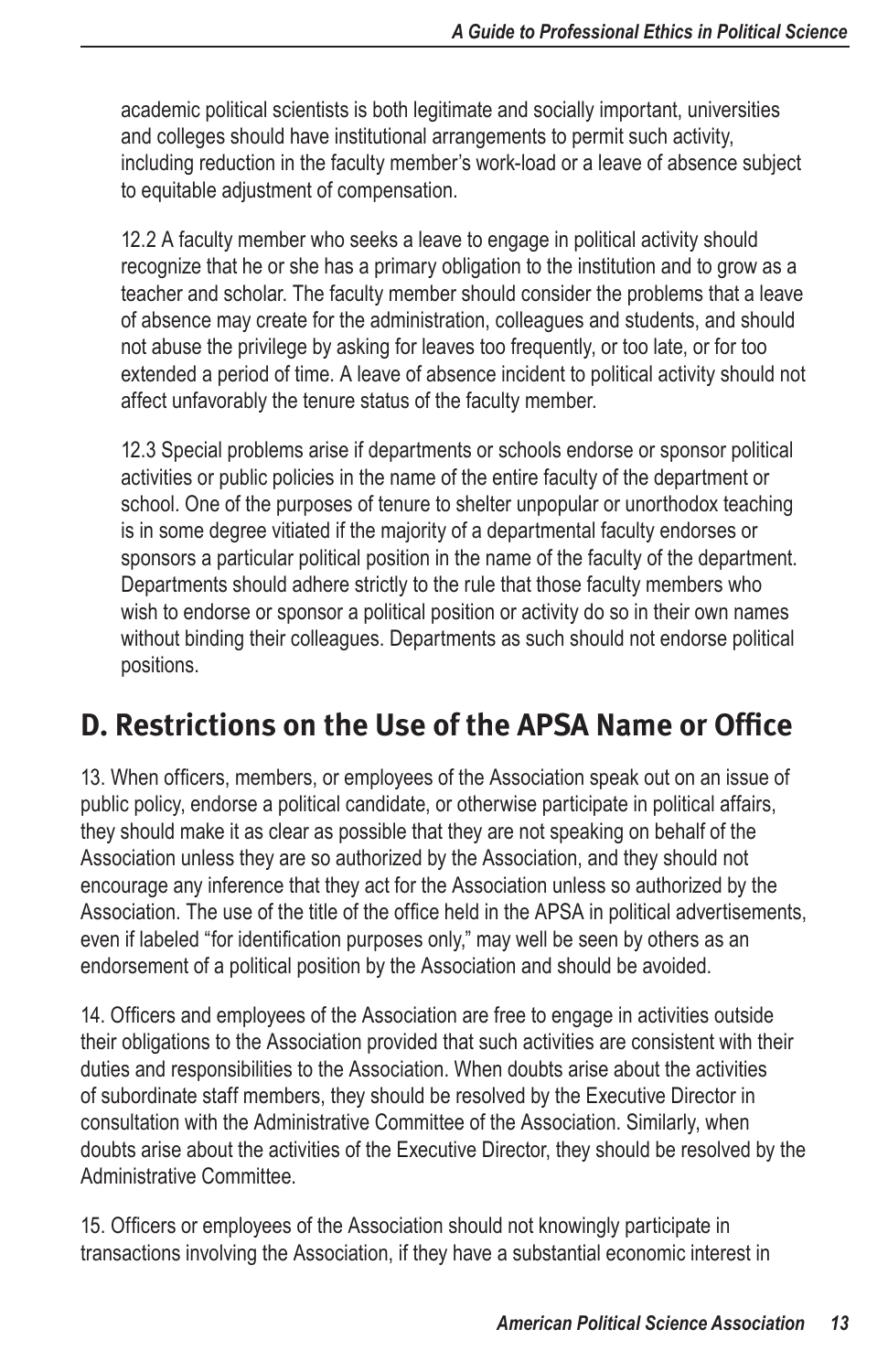them. Under such circumstances, they should disqualify themselves from participating in transactions involving the Association.

### **E. Ethics in the Publication Process**

16. Appraising manuscripts and reviewing books are serious scholarly responsibilities.

16.1 Those invited to make appraisals or to write reviews should disqualify themselves if they have a reasonable doubt about whether they can exercise the responsibility with scholarly detachment. Such doubt might be raised, for example, by an invitation to appraise the manuscript or review the book of a close personal friend or of a departmental colleague.

16.2 Insofar as possible, editors and book-review editors should themselves act in conformity with the above principles. Moreover, in connection with the appraisal of manuscripts, editors should take all reasonable precautions to avoid revealing the names of the author and the reader to each other.

17. When a piece of writing is jointly authored, it is presumed to be the intellectual product of the authors collectively, not individually, and this fact should govern its further use including its use by any of the original authors.

17.1 Passages of text and major themes and ideas used in subsequent work by any of the authors should be attributed to the original source following accepted standards for quotation and citation. Exceptions to this practice should occur only if a portion of the jointly authorized work has been clearly attributed in the original work to one of the authors.

18. Authors who submit manuscripts to more than one professional journal at the same time are obligated to inform each editor of the fact.

19. Political scientists seeking to reprint the previously published work of others have an ethical obligation to make sure that consent is obtained.

19.1 The copyright holder should consent to the inclusion of previously published work only if the author consents. The copyright holder should either obtain the consent of the author or require that this be done by the party seeking permission to reprint.

19.2 In cases where the copyright holder or the publisher of previously published work has not taken steps to obtain consent, the political scientist involved, as compiler and editor of the book, should secure the consent of the author of the material. Political scientists are encouraged to include in contracts with publishers a provision that the publisher must obtain the consent of the author or authors before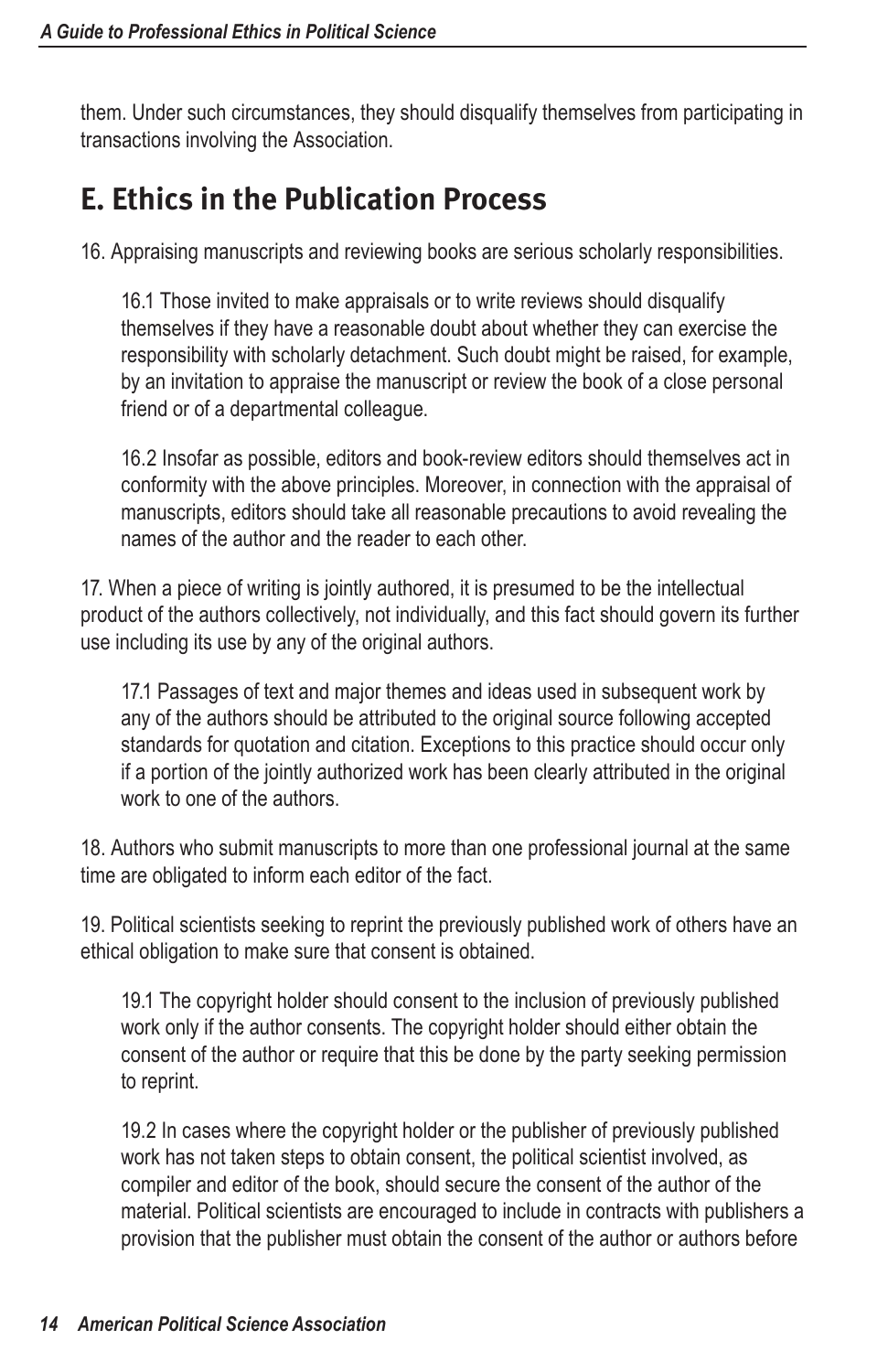allowing reprinting of the work.

19.3 The copyright holder and the author are each entitled to a flat fee or a share of royalties in connection with permissions to reprint, specific terms depending on agreement with the party seeking permission. Either the copyright holder or the author may waive his or her right. Each may act on his or her own behalf, or by mutual consent one may act on behalf of both.

19.4 Permission must be renewed, and financial arrangements are subject to renegotiation, whenever a book goes into a new edition.

19.5 Any work reprinted may be changed only with the specific consent of the author. An author ordinarily is entitled to a complimentary copy of any publication in which his or her work is reprinted.

20. Responsibilities of Editors and Contributors to Edited Volumes

20.1 Prospective editors shall not use the names of any individuals as contributors to an edited volume unless and until they have received permission of the contributors for use of their names.

20.2 Once contracts are signed for an edited volume, and solicitations of manuscripts are made, editors have an obligation to include the solicited work in the publication if it conforms to the standards of scholarship previously established by the editors.

20.3 Along with any other guidelines established by the editors, contracts and instructions to contributors should include clear specification of (1) manuscript length for the individual contributor; and (2) number of days for authors to respond to editors' alterations or suggestions for revision to the manuscript.

20.4 Editors will normally have responsibility and authority for decisions on acceptability of manuscripts, and should clearly communicate this understanding, or any departure therefrom, to the contributors.

21. When a thesis or dissertation is published in whole or in part, the following rules apply:

21.1 Authors are not ordinarily under an ethical obligation to acknowledge its origins.

21.2 Authors are free to decide what acknowledgment, if any, to give to the professor under whose supervision they worked.

21.3 Any financial support for the dissertation should be acknowledged in a manner consistent with principles for all published research.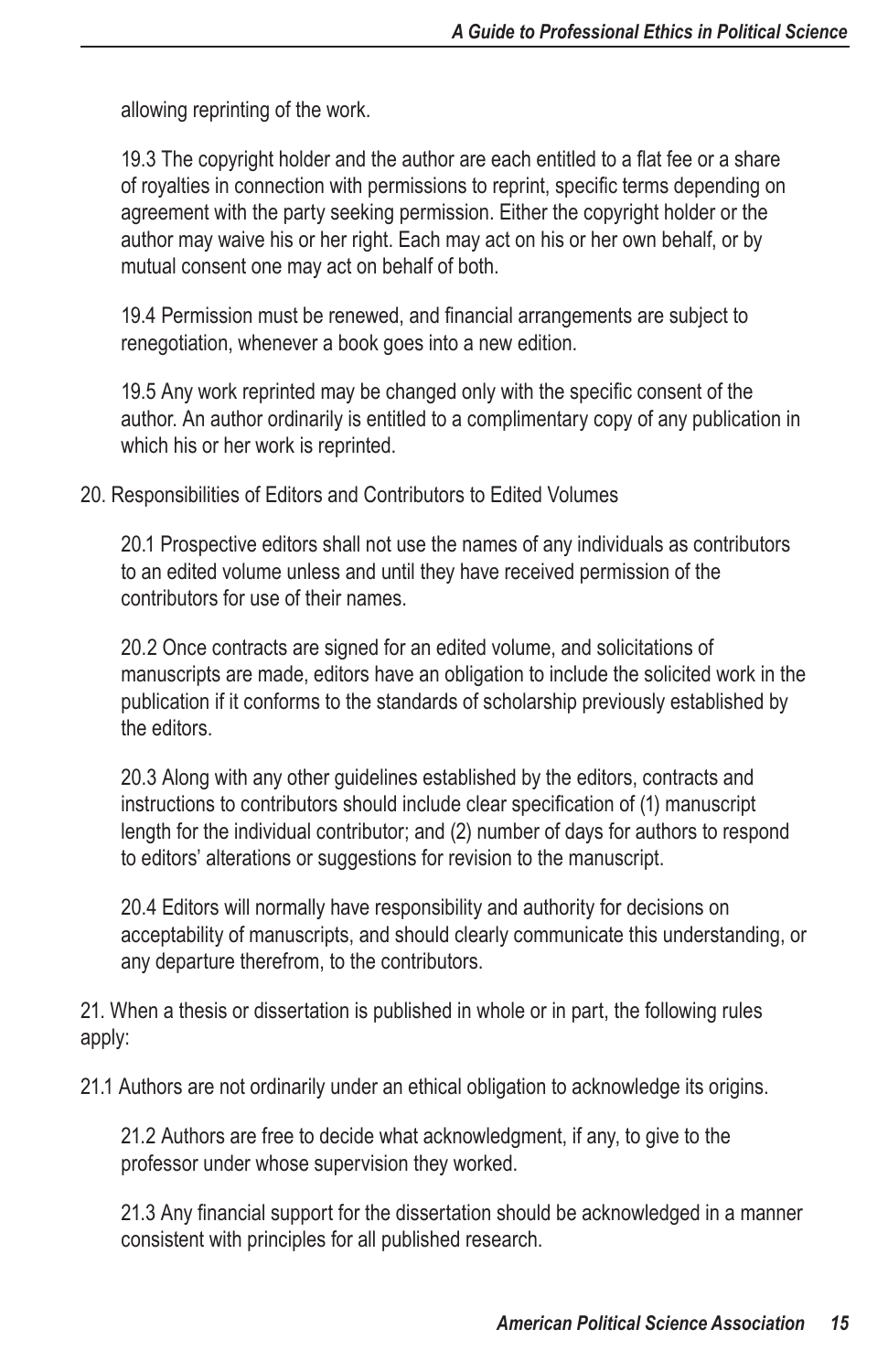### **F. Ethics in Recruitment, Hiring and Personnel Practices Process**

#### 22. Open Listing Policy

It is the professional obligation of all political science departments to list in *eJobs,*  APSA's online job database, all positions for which they are recruiting at the Instructor, Assistant, and Associate Professor levels. In addition, the listing of openings at the Full Professor level are strongly encouraged. It is also a professional obligation for departments to list temporary and visiting positions on *eJobs*.

#### 23. Nepotism Rules.

Institutions employing political scientists should abolish nepotism rules, whether they apply departmentally or to an institution as a whole. Employment and advancement should be based solely on professional qualifications without regard for family relationships, subject only to appropriate rules governing conflict of interest.

#### 24. Part-time Positions.

Institutions employing political scientists should make more flexible use of part-time positions for fully qualified professional women and men, just as is now done for those professionals with joint appointments or part-time research positions. Part-time positions should carry full academic status, equivalent rank, promotion opportunities, equal rates of pay, commensurate departmental participation and commensurate fringe benefits, including access to research resources. The policy of flexible part-time positions is not intended to condone any practice such as moonlighting or any practice by employers used to circumvent normal career-ladder appointments.

#### 25. Equal Employment Opportunities.

It is Association policy that educational institutions not discriminate against job candidates on the basis of actual or perceived gender, gender identity, race, color, national origin, sexual orientation, marital status, physical handicap, disability, or religion except in those cases in which federal laws allow religious preference in hiring.

25.1 The guiding principle is that employment decisions should be based on only those criteria that relate directly to professional competence.

25.2 It is Association policy that educational institutions not discriminate in any condition of employment (including the provision of domestic partner benefits) on the basis of actual or perceived gender, gender identity, race, color, national origin, sexual orientation, age, marital status, physical handicap, disability, or religion except in those cases in which federal law allow religious preferences in hiring.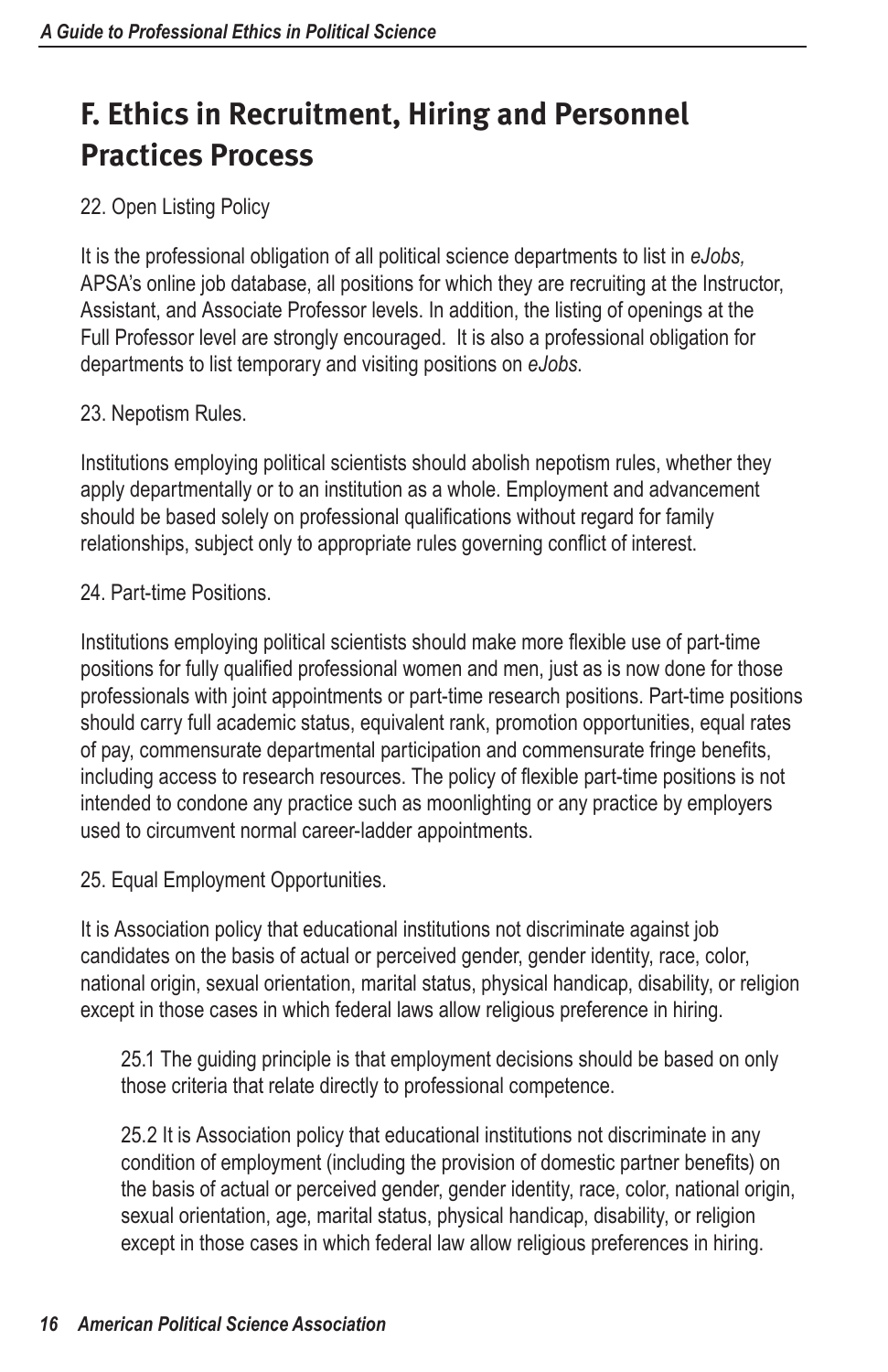25.3 In pursuit of the objective of ending discrimination, it is Association policy to support the principles of affirmative action and urge political science departments to pursue aggressively affirmative action programs and policies with regard to African Americans, Latinos, women, minorities based on self-identified sexual orientation, and other minorities. (Appropriate strategies may differ for each group.)

25.4 The Association will not indicate preference, limitation, or specification based upon the categories in paragraph 25.2 in job listings, except that religious preferences may be indicated when allowed by federal law.

#### 26. Fraud in Claiming Advanced Degrees

26.1 If a person who seeks an academic position falsely claims to have an advanced degree, and if the falsity of the claim becomes known to the department or other appointing authorities of the institution in which the position is located, the chair or other appointing authorities ordinarily have an ethical obligation to report the fraud to the institution alleged to have granted the degree.

26.2 If those who know of fraud are asked by a potential academic employer for an oral or written statement concerning the qualification of a person falsely claiming an advanced degree, the statement should ordinarily include an appropriate description of the fraud, especially if there is reason to believe that the person may persist in it.

27. Recommending a candidate for faculty appointment calls for honest and responsible judgment.

27.1 The scholarly achievements and promise of the candidate should be assessed as fairly as possible.

27.2 Also to be assessed are the characteristics of the candidate that relate to his or her probable effectiveness in the classroom and to the development of a stimulating rapport with professional colleagues.

27.3 Should there be clear basis for question about the compatibility of the candidate's past behavior with legitimate expectations of the employing institution, the fact may be mentioned. It is permissible for the employing institution to expect that members of its faculty will abide by institutional rules that do not violate principles of academic freedom or political rights of citizenship. A candidate should be informed if references to such matters are in his or her record and should have an opportunity to place in the record a statement relating to such matters. Matters pertaining to the candidate that have no bearing on the legitimate expectations of the employing institution should not be mentioned.

27.4 When an academic department requests from a scholar outside the institution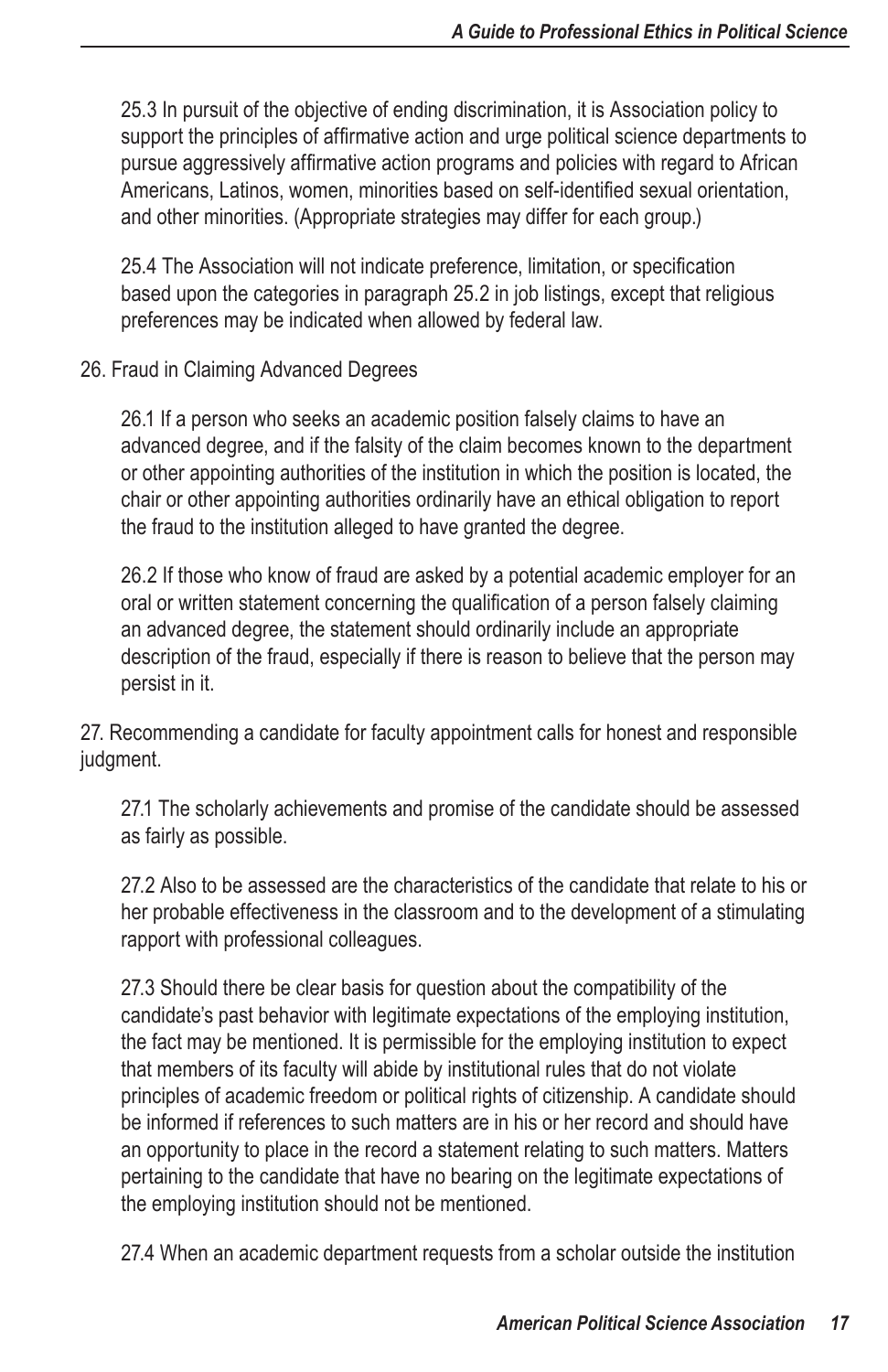an evaluation regarding a political scientist, the normal expectation in the profession is that the letter of evaluation will be treated as confidential. If it is the department's policy to place such matters in an open file, or otherwise make these letters available to those who may desire to see them, then the department has an ethical obligation to inform the individual from whom a letter is requested that the letter will not be regarded as a confidential document. If one who is requested to write a letter of evaluation is informed in advance that the letter will be placed in an open file, then it is proper to exercise the option of not writing such a letter. Furthermore, the refusal to write a letter should not be a matter of record.

27.5 Letters of recommendation for political scientists who are still candidate for a degree, placed in files at their own or at other institutions, are by law open for inspection by them, unless they have waived this right of access. If they have not waived this right, the department has an obligation to inform the individuals from whom letters are requested that the confidentiality of their letters cannot be assured.

27.6 Letters of recommendation placed in files for postsecondary students are open for inspection by them, unless they have waived this right of access.

28. The Appointment Process.

28.1 Once an employing institution clearly indicates that it is giving serious consideration to an applicant for a faculty appointment, e.g., by interviewing him or her, it should inform the applicant of the status of his or her application, and of any change in status, within a reasonable time.

28.2 Once an employing institution offers a faculty appointment, the individual to whom the offer is made should respond within a reasonable time either with the decision or with a statement concerning his or her situation.

28.3 In connection with both points above, two weeks is to be considered a reasonable time unless the parties specifically agree otherwise.

28.4 An employing institution that offers a faculty appointment orally should immediately communicate the offer in writing.

28.5 The employing institution has an obligation to inform fully a candidate for employment concerning the terms and procedures used in making of offers of appointment.

29. Once an individual accepts an offer of employment from an institution, it is incumbent upon the individual not to seek or accept further employment for the same initial contract year unless a prior release is secured from the hiring institution.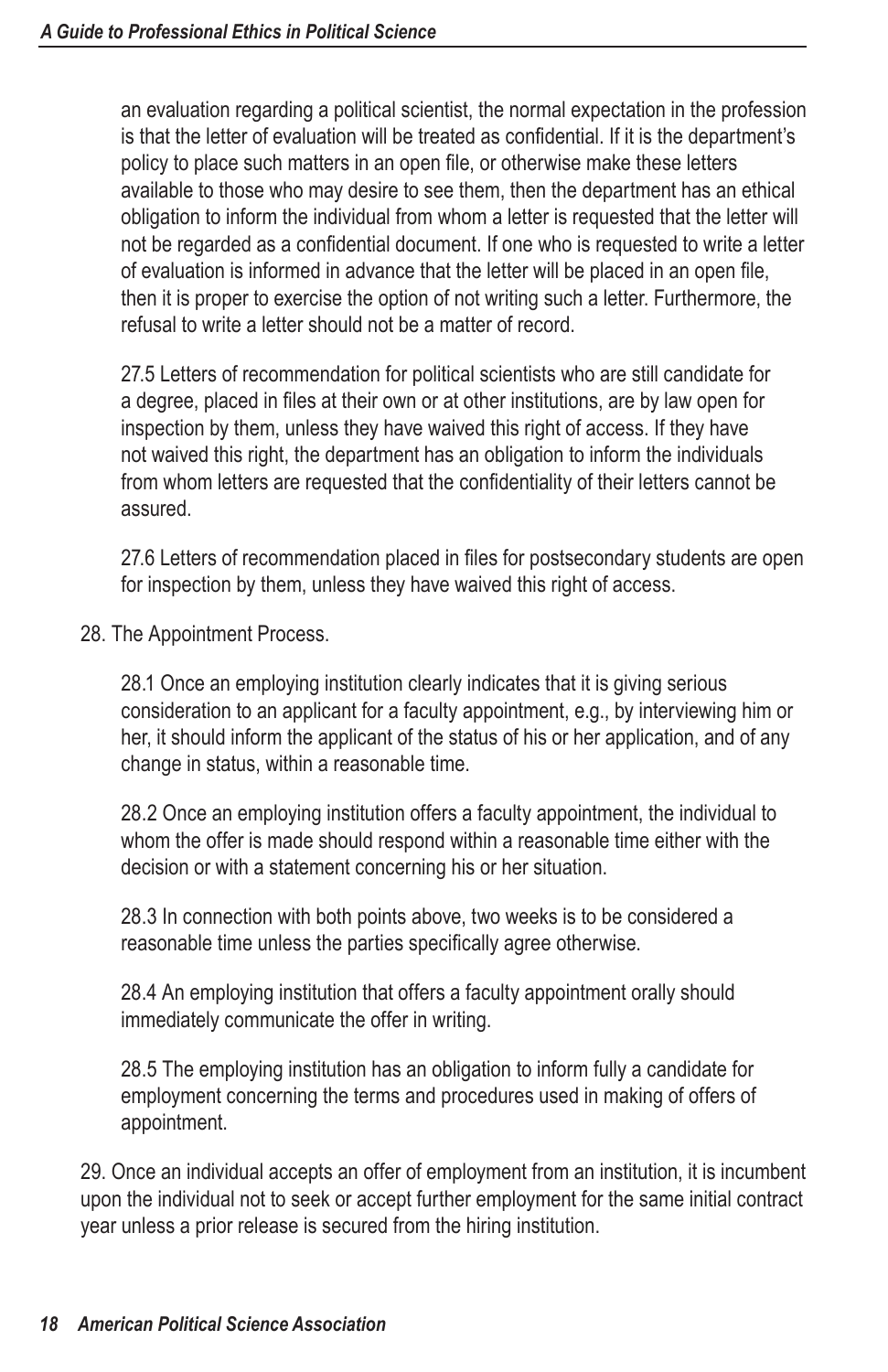### **G. Ethics in Tenure and Promotion**

Among the most serious responsibilities in the academic community is the assessment of colleagues for tenure and promotion.

30. As a matter of principle, a department should use the same procedures and, insofar as possible, similar criteria for all candidates under review for tenure and promotion.

31. The candidate being reviewed has a professional right to know the motivating principles, customary standards, and principal procedures of the assessment process of his or her department.

31.1 The department is obligated to provide in writing to the candidate being assessed a statement that: (i) sets out the principal parts of the assessment process; (ii) explains the instructions under which external reviewers will operate; and (iii) provides an account of the process which the department and university will follow in coming to a decision on tenure or promotion.

31.2 The department is obligated (i) to inform the candidate, in writing, if procedures to be used depart in any way from the department's customary procedures; and (ii) to detail how and explain why procedures may differ in his or her case.

31.3 The department has a specific obligation to inform the candidate of the materials (e.g. manuscripts, proposals, publication) that are being sent out for review. The materials to be reviewed need not include all of the candidate's work, but should not exclude material the candidate judges indispensable to an assessment of his or her case.

32. External reviews are governed by a triad of rights and obligations: those of the department conducting the review; those of the candidate under review; and those of the external reviewer. All three parties share certain values; these include a commitment to fairness, dispatch, and mutual respect. But obligations and rights are not the same for all parties; each may give these values differing weight, even conflicting interpretations.

Guidelines, necessarily, must concern general principles. Guidelines for external review are not intended to be and should not be read as a uniform code to be applied to all universities and colleges alike. Academic departments differ, for example, in educational mission, institutional resources, access to external reviewers and size as well as in the administrative and legal constraints under which they operate. The proper procedure for one department or institution may not be the same for others.

#### **Rights of the Candidate**

32.1 Where external reviews are used in tenure and promotion decisions and if they are used in reappointment decisions, faculty members under review have a right to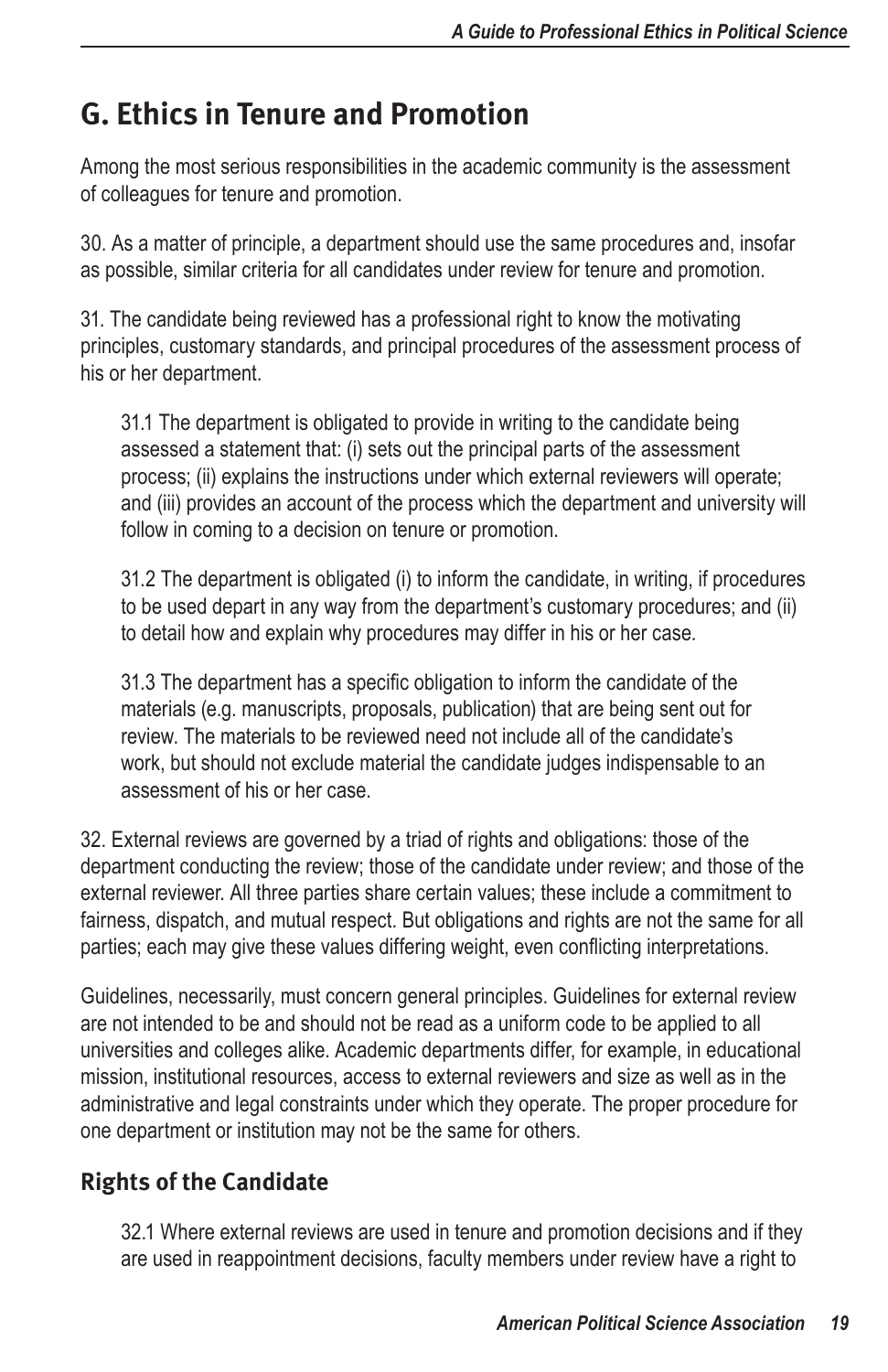external reviews that are expert, disinterested, and timely.

#### **Obligations of the Department**

32.2 Departments and universities have an obligation to select reviewers who have appropriate professional competence, and who would provide a fair assessment of the candidate.

32.3 Departments and universities are encouraged to ask candidates being reviewed to suggest names of external reviewers who know their work well, and to give the candidates under review an opportunity to call to the departments and universities' attention potential reviewers that the candidate believes should be excluded on the grounds of personal bias.

32.4 Solicitation of outside letters of recommendation for promotion and tenure should always be phrased as an invitation which recipients are free to reject. No presumption should be expressed that there is an obligation to perform service, but rather that it is a professional courtesy of assistance to the department making the request. Refusal to perform this service should not be regarded as a negative statement about the candidate.

32.5 Departments and universities should exercise restraint in soliciting external reviews because it imposes an obligation upon other scholars. Ordinarily, no more than six reviews should be solicited for promotion and/or tenure cases or senior appointments. No reviews should be solicited for decisions that do not warrant them (for example, in entry-level and adjunct appointments, renewals of junior appointments, and special increments at the senior level).

32.6 The department conducting an external review is ordinarily obliged: (i) to provide external reviewers a copy of the candidate's curriculum vita and the principal materials on which the assessment is to be based; (ii) to ensure external reviewers sufficient time for a competent and conscientious assessment, as a rule not less than six (6) weeks; (iii) to protect confidentiality to the extent legally possible; (iv) to state whether the assessment is a confidential one, and if it is not, the terms of departure from confidentiality; (v) to explain to external reviewers the relative importance of external reviews to the overall review process; and (vi) to inform the external reviewers of the final decision without elaborating on the reasons for the decision.

#### **Obligations of the External Reviewer**

<sup>4</sup> The word "teacher" as used in this dcument is understood to include the investigator who is attached to an academic instiution without teaching duties.

<sup>5</sup> Numbers in brackets refer to Interpretive Comments which follow.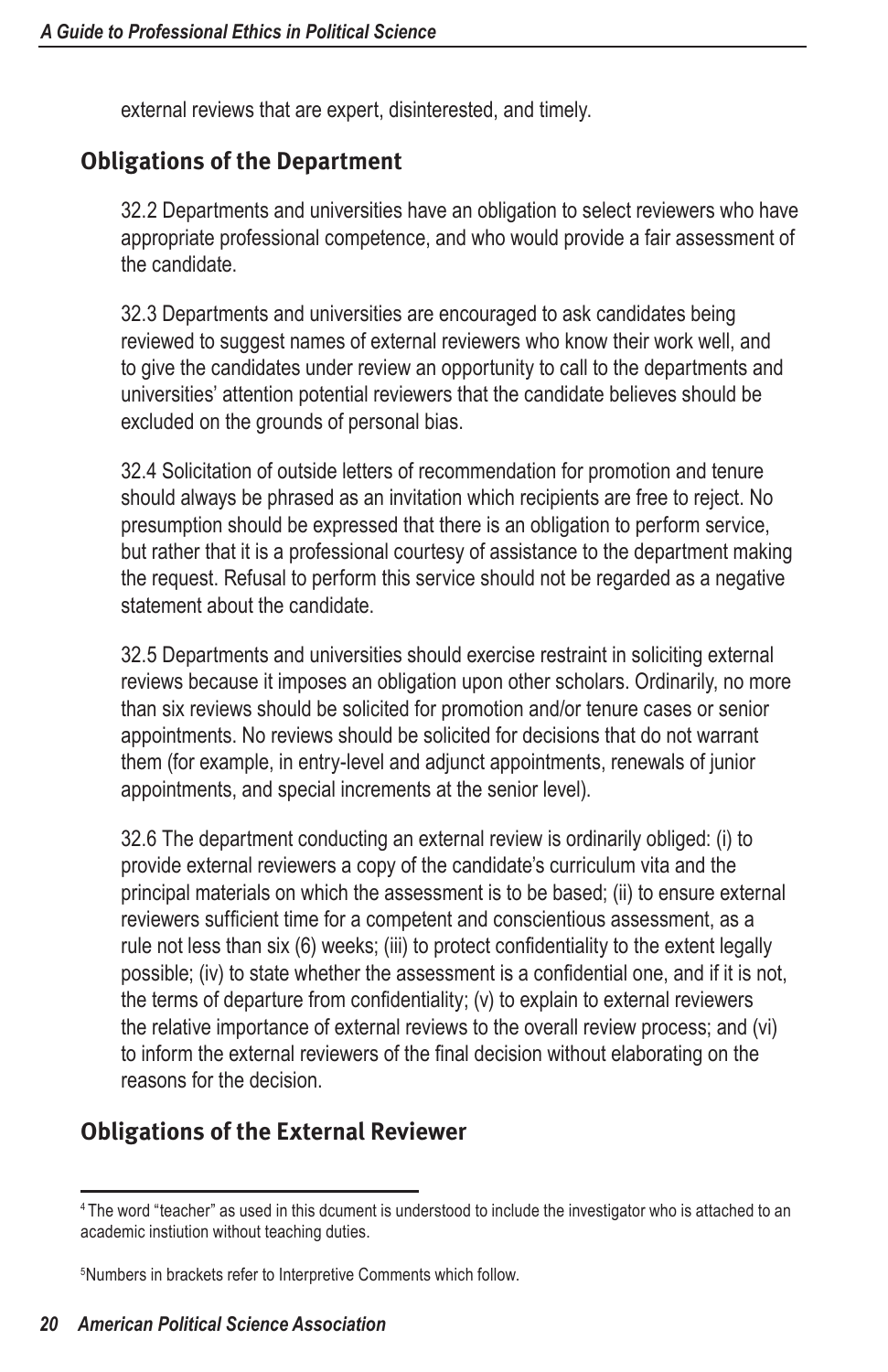32.7 Once they assume responsibility for serving as a reviewer, external reviewers are ordinarily obliged: (i) to make an assessment that is candid and fair, based solely on professionally relevant criteria and first-hand knowledge; (ii) to disclose to the department or institution conducting an external review any personal relationship with the candidate being evaluated; and (iii) to honor any deadline to which they have agreed.

33. In 1947 APSA formally endorsed as Association policy the *1940 Statement* of Principles on Academic Freedom and Tenure jointly developed by the American Association of University Professors (AAUP) and the Association of American Colleges (AAC). The Statement is reprinted here with AAUP's later interpretive comments.

#### **Joint AAUP and AAC Statement of Principles on Academic Freedom and Tenure**

The purpose of this statement is to promote public understanding and support of academic freedom and tenure and agreement upon procedures to assure them in colleges and universities. Institutions of higher education are conducted for the common good and not to further the interest of either the individual teacher<sup>4</sup> or the institution as a whole. The common good depends upon the free search for truth and its free exposition.

Academic freedom is essential to these purposes and applies to both teaching and research. Freedom in research is fundamental to the advancement of truth. Academic freedom in its teaching aspect is fundamental for the protection of the rights of the teacher in teaching and of the student to freedom in learning. It carries with it duties correlative with rights.<sup>[1] 5</sup>

Tenure is a means to certain ends; specifically: (1) freedom of teaching and research and of extramural activities, and (2) a sufficient degree of economic security to make the profession attractive to men and women of ability. Freedom and economic security, hence, tenure, are indispensable to the success of an institution in fulfilling its obligations to its students and to society.

#### **Academic Freedom**

(a) Teachers are entitled to full freedom in research and in the publication of the results, subject to the adequate performance of their other academic duties; but research for pecuniary return should be based upon an understanding with the authorities of the institution.

(b) Teachers are entitled to freedom in the classroom in discussing their subject, but they should be careful not to introduce into their teaching controversial matter which has no relation to their subject.[2] Limitations of academic freedom because of religious or other aims of the institution should be clearly stated in writing at the time of the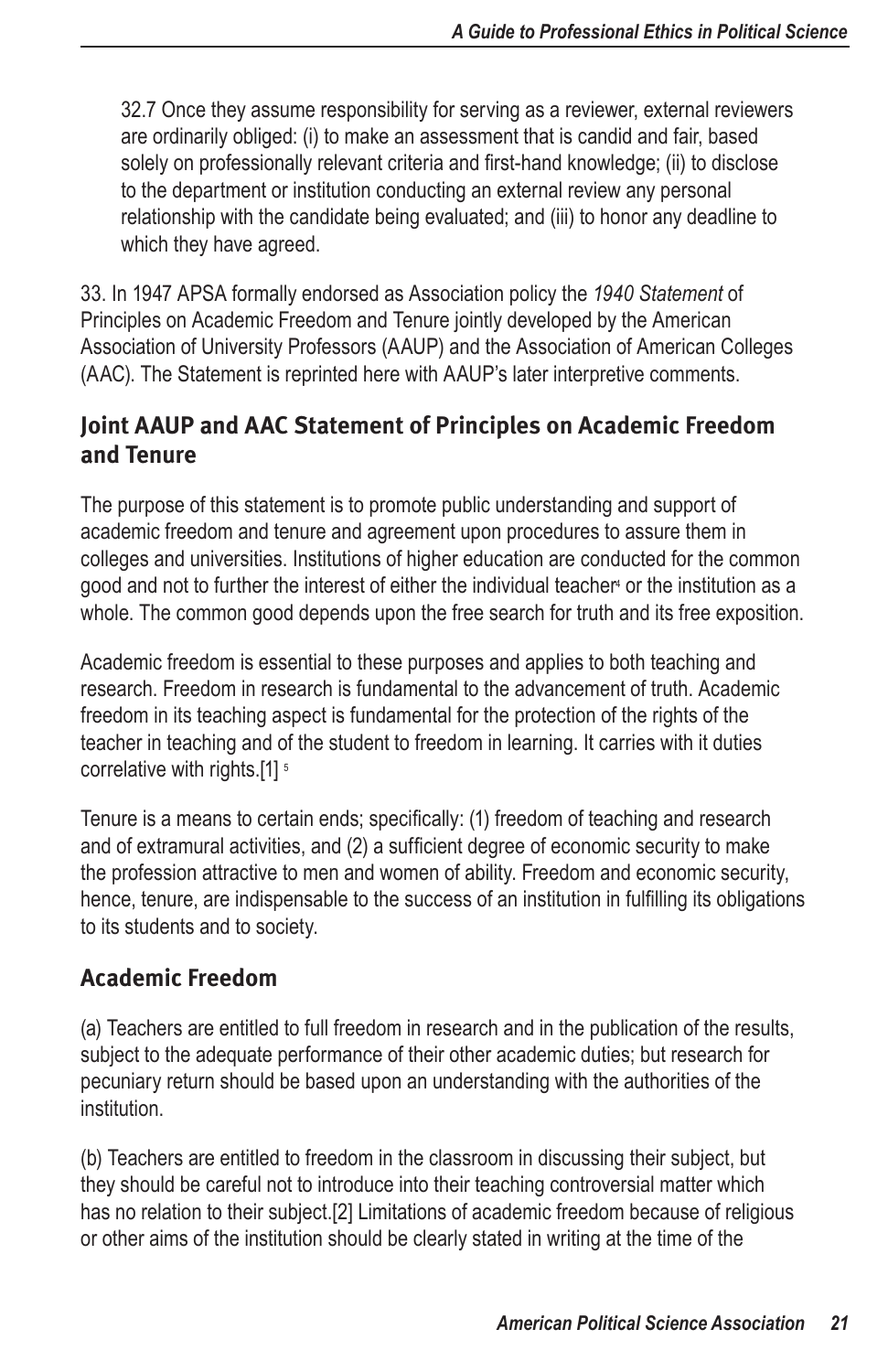#### appointment.[3]

(c) College and university teachers are citizens, members of a learned profession, and officers of an educational institution. When they speak or write as citizens, they should be free from institutional censorship or discipline, but their special position in the community imposes special obligations. As scholars and educational officers, they should remember that the public may judge their profession and their institution by their utterances. Hence they should at all times be accurate, should exercise appropriate restraint, should show respect for the opinions of others, and should make every effort to indicate that they are not an institutional spokesman.[4]

#### **Academic Tenure**

After the expiration of a probationary period, teachers or investigators should have permanent or continuous tenure, and their service should be terminated only for adequate cause, except in the case of retirement for age, or under extraordinary circumstances because of financial exigencies.

In the interpretation of this principle it is understood that the following represents acceptable academic practice: (1) The precise terms and conditions of every appointment should be stated in writing and be in the possession of both institution and teacher before the appointment is consummated.

(2) Beginning with appointment to the rank of full-time instructor or a higher rank,[5] the probationary period should not exceed seven years, including within this period full-time service in all institutions of higher education; but subject to the proviso that when, after a term of probationary service of more than three years in one or more institutions, a teacher is called to another institution, it may be agreed in writing that the new appointment is for a probationary period of not more than four years, even though thereby the person's total probationary period in the academic profession is extended beyond the normal maximum of seven years.[6] Notice should be given at least one year prior to the expiration of the probationary period if the teacher is not to be continued in service after the expiration of that period.[7]

(3) During the probationary period a teacher should have the academic freedom that all other members of the faculty have.[8]

(4) Termination for a cause of a continuous appointment, or the dismissal for cause of a teacher previous to the expiration of a term appointment, should, if possible, be considered by both a faculty committee and the governing board of the institution. In all cases where the facts are in dispute, the accused teacher should be informed before the hearing in writing of the charges against him and should have the opportunity to be heard in his or her own defense by all bodies that pass judgment upon the case. The teacher should be permitted to be accompanied by an adviser of his or her own choosing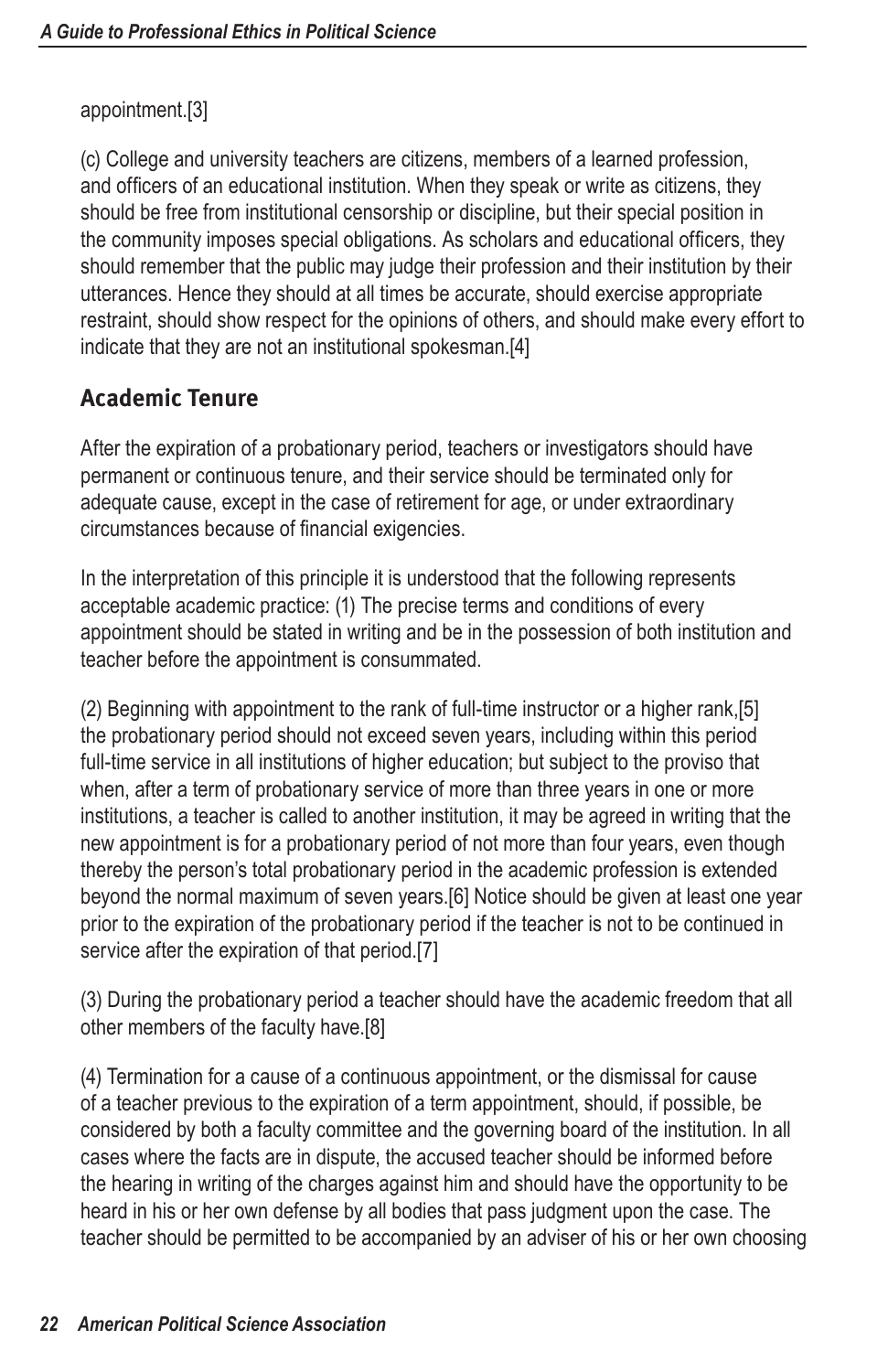who may act as counsel. There should be a full stenographic record of the hearing available to the parties concerned. In the hearing of charges of incompetence the testimony should include that of teachers and other scholars, either from the teacher's own or from other institutions. Teachers on continuous appointment who are dismissed for reasons not involving moral turpitude should receive their salaries for at least a year from the date of notification of dismissal whether or not they are continued in their duties at the institution.[9]

(5) Termination of a continuous appointment because of financial exigency should be demonstrably bona fide.

### **Interpretive Comments**

#### **1940 Interpretations**

At the conference of representatives of the American Association of University Professors and of the Association of American Colleges on November 7-8, 1940, the following interpretations of the *1940 Statement of Principles on Academic Freedom and Tenure* were agreed upon. The numbers below correspond to the numbers in brackets in the *1940 Statement*.

1. That its operation should not be retroactive.

2. That all tenure claims of teachers appointed prior to the endorsement should be determined in accordance with the principles set forth in the *1925 Conference Statement on Academic Freedom and Tenure*.

3. If the administration of a college or university feels that a teacher has not observed the admonitions of Paragraph (c) of the section on *Academic Freedom* and believes that the extramural utterances of the teacher have been such as to raise grave doubts concerning the teacher's fitness for his or her position, it may proceed to file charges under Paragraph (a)(4) of the section on *Academic Tenure*. In pressing such charges the administration should remember that teachers are citizens and should be accorded the freedom of citizens. In such cases the administration must assume full responsibility, and the American Association of University Professors and the Association of American Colleges are free to make an investigation.

#### **1970 Interpretive Comments**

*Following extensive discussions on the 1940 Statement of Principles on Academic Freedom and Tenure with leading educational associations and with individual faculty members and administrators, a Joint Committee of the AAUP and the Association of American Colleges met during 1969 to reevaluate this key policy statement. On the basis of the comments received, the discussions that ensued, the Joint Committee felt the preferable approach was to formulate interpretations of the Statement in terms of the*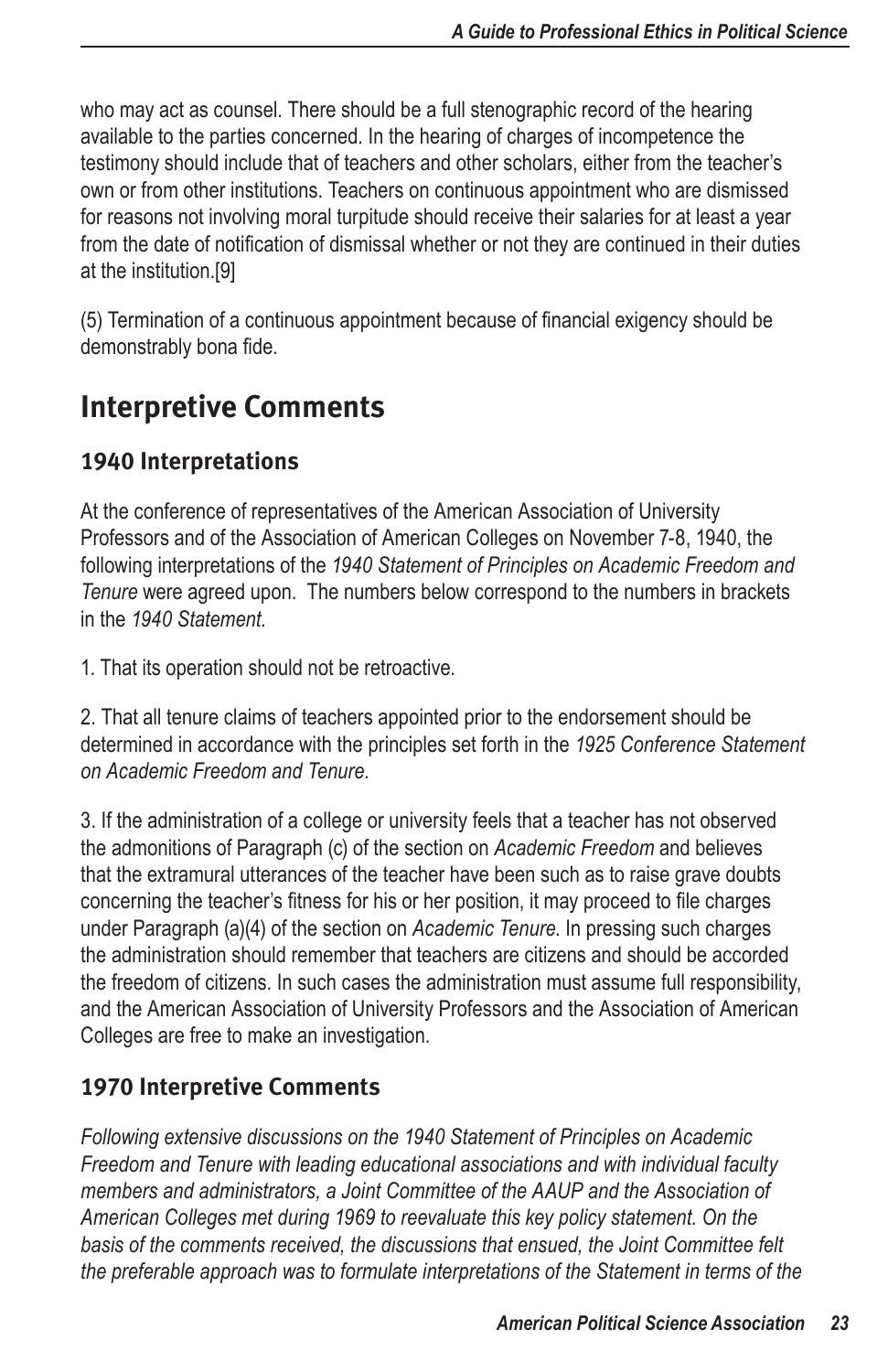*experience gained in implementing and applying the Statement for over thirty years and of adapting it to current needs.* 

*The Committee submitted to the two Associations for their consideration the following "Interpretive Comments." These interpretations were approved by the Council of the American Association of University Professors in April, 1970, and endorsed by the Fiftysixth Annual Meeting as Association Policy.*

In the thirty years since their promulgation, the principles of the *1940 Statement of Principles of Academic Freedom and Tenure* have undergone a substantial amount of refinement. This has evolved through a variety of processes, including customary acceptance, understandings mutually arrived at between institutions and professors or their representatives, investigations and reports by the American Association of University Professors, and formulations of statements by that Association either alone or in conjunction with the Association of American Colleges. These comments represent the attempt of the two Associations, as the original sponsors of the *1940 Statement*, to formulate the most important of these refinements. Their incorporation here as Interpretive Comments is based upon the premise that the *1940 Statement* is not a static code but a fundamental document designed to set a framework of norms to guide adaptations to changing times and circumstances.

Also, there have been relevant developments in the law itself reflecting a growing insistence by the courts on due process within the academic community which parallels the essential concepts of the *1940 Statement*: particularly relevant is the identification by the Supreme Court of academic freedom as a right protected by the First Amendment. As the Supreme Court said in *Keyishian v. Board of Regents* 385 U.S. 589 (1967), "Our Nation is deeply committed to safeguarding academic freedom, which is of transcendent value to all of us and not merely to the teachers concerned. That freedom is therefore a special concern of the First Amendment, which does not tolerate laws that cast a pall of orthodoxy over the classroom."

The numbers refer to the designated portion of the *1940 Statement* on which interpretive comment is made.

1. The Association of American Colleges and the American Association of University Professors have long recognized that membership in the academic profession carries with it special responsibilities. Both Associations either separately or jointly have consistently affirmed these responsibilities in major policy statements, providing guidance to professors in their utterances as citizens, in the exercise of their responsibilities to the institution and to students, and in their conduct when resigning from their institution or when undertaking government-sponsored research. Of particular

<sup>6</sup> For a discussion of this question, see the "Report of the Special Committee on Academic Personnel Ineligible for Tenure," *AAUP Bulletin*, Autumn, 1966, pp. 280-282.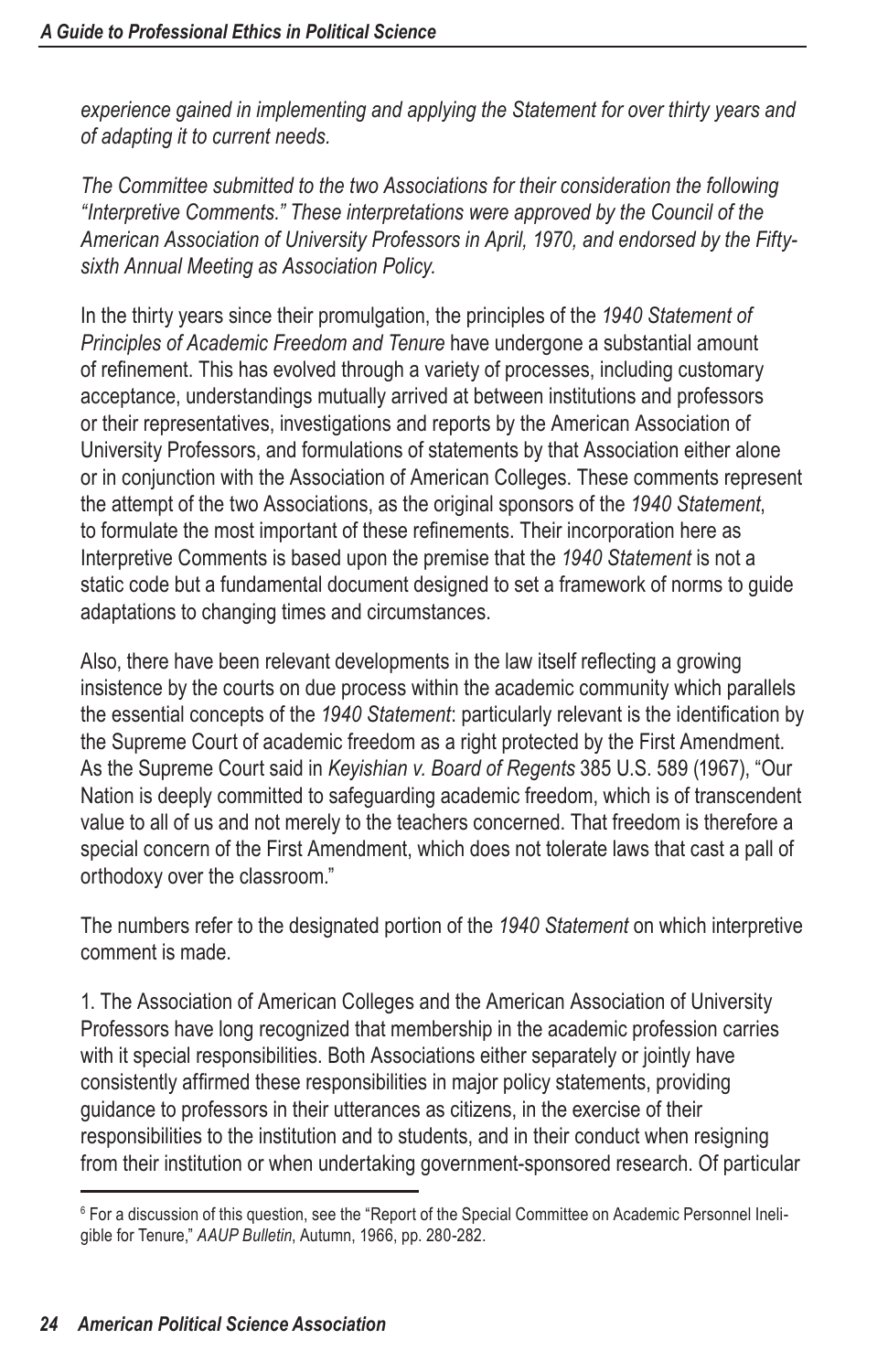relevance is the *Statement on Professional Ethics*, adopted in 1966 as Association policy. (A revision, adopted in 1987, was published in *Academe: Bulletin of the AAUP* 73 [July-August 1987]: 49.)

2. The intent of this statement is not to discourage what is "controversial." Controversy is at the heart of the free academic inquiry which the entire statement is designed to foster. The passage serves to underscore the need for teachers to avoid persistently intruding material which has no relation to their subject.

3. Most church-related institutions no longer need or desire the departure from the principle of academic freedom implied in the *1940 Statement*, and we do not now endorse such a departure.

4. This paragraph is the subject of an Interpretation adopted by the sponsors of the *1940 Statement* immediately following its endorsement which reads as follows:

If the administration of a college or university feels that a teacher has not observed the admonitions of Paragraph (c) of the section on Academic Freedom and believes that the extramural utterances of the teacher have been such as to raise grave doubts concerning the teacher's fitness for his or her position, it may proceed to file charges under Paragraph (a)(4) of the section on Academic Tenure. In pressing such charges the administration should remember that teachers are citizens and should be accorded the freedom of citizens. In such cases, the administration must assume full responsibility and the American Association of University Professors and the Association of American Colleges are free to make an investigation.

Paragraph (c) of the *1940 Statement* should also be interpreted in keeping with the 1964 "Committee A Statement on Extramural Utterances" (*AAUP Bulletin*, Spring, 1965, p.29) which states inter alia: "The controlling principle is that a faculty member's expression of opinion as a citizen cannot constitute grounds for dismissal unless it clearly demonstrates the faculty member's unfitness for his or her position. Extramural utterances rarely bear upon the faculty member's fitness for his or her position. Moreover, a final decision should take into account the faculty member's entire record as a teacher and scholar"

Paragraph V of the *Statement on Professional Ethics* also deals with the nature of the "special obligations" of the teacher. The paragraph reads as follows:

As members of their community, professors have the rights and obligations of other citizens. Professors measure the urgency of other obligations in the light of their responsibilities to their subject, to their students, to their profession, and to

<sup>7</sup> For a more detailed statement on this question, see "On Crediting Prior Service Elsewhere as Part of the Probationary Period," *AAUP Bulletin* 64 (1978): 274-75.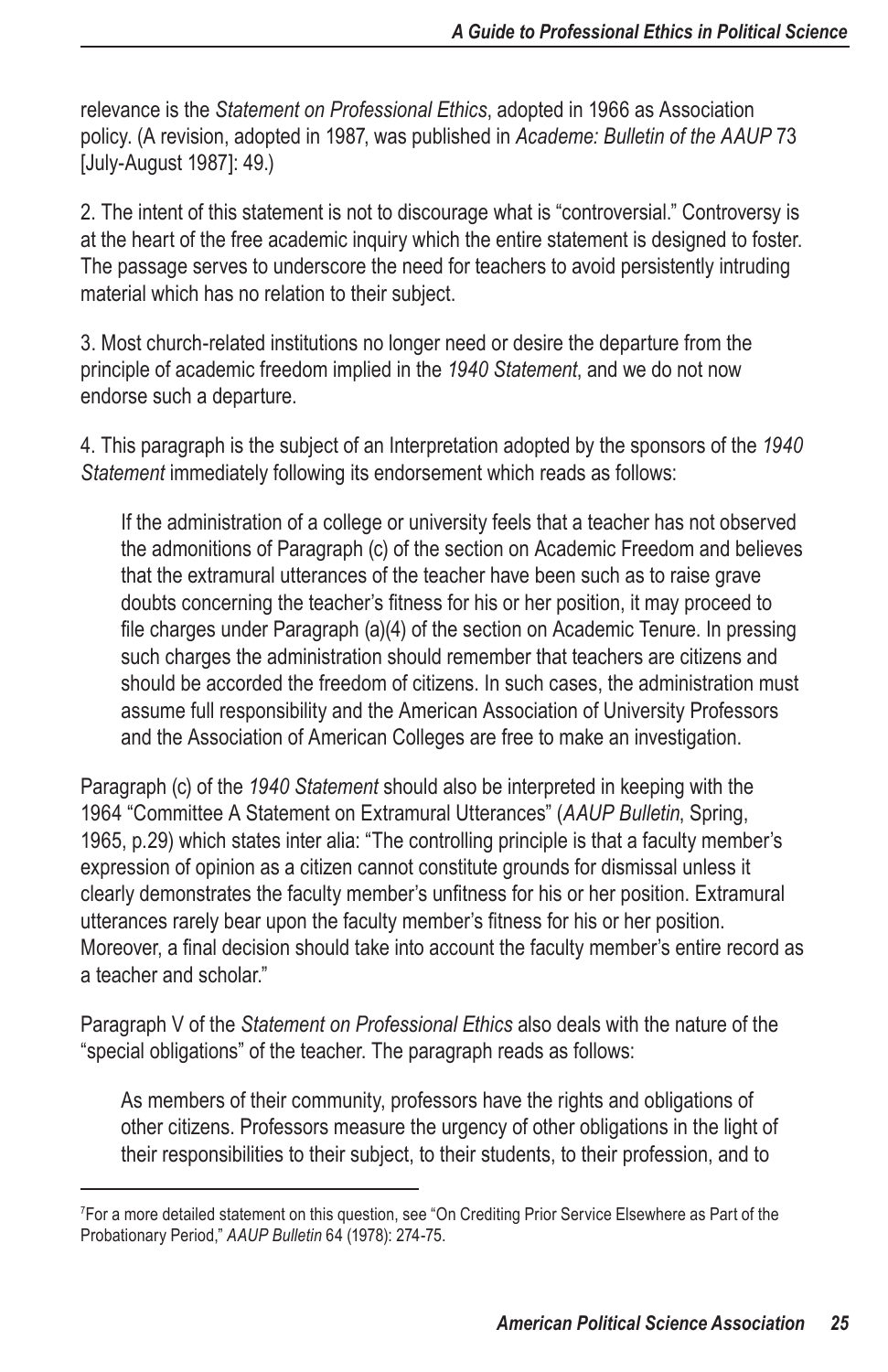their institution. When they speak or act as private persons they avoid creating the impression of speaking or acting for their college or university. As citizens engaged in a profession that depends upon freedom for its health and integrity, professors have a particular obligation to promote conditions of free inquiry and to further public understanding of academic freedom.

Both the protection of academic freedom and the requirements of academic responsibility apply not only to the full-time probationary as well as to the tenured teacher, but also to all others, such as part-time and teaching assistants, who exercise teaching responsibilities.

5. The concept of "rank of full-time instructor or a higher rank" is intended to include any person who teaches a full-time load regardless of the teacher's specific title.<sup>6</sup>

6. In calling for an agreement "in writing" on the amount of credit for a faculty member's prior service at other institutions, the *Statement* furthers the general policy of full understanding by the professor of the terms and conditions of the appointment. It does not necessarily follow that a professor's tenure rights have been violated because of the absence of a written agreement on this matter. Nonetheless, especially because of the variation in permissible institutional practices, a written understanding concerning these matters at the time of appointment is particularly appropriate and advantageous to both the individual and the institution.<sup>7</sup>

7. The effect of this subparagraph is that a decision on tenure, favorable or unfavorable, must be made at least twelve months prior to the completion of the probationary period. If the decision is negative, the appointment for the following year becomes a terminal one. If the decision is affirmative, the provisions in the *1940 Statement* with respect to the termination of services of teachers or investigators after the expiration of a probationary period should apply from the date when the favorable decision is made.

The general principle of notice contained in this paragraph is developed with greater specificity in the *Standards for Notice of Nonreappointment* endorsed by the Fiftieth Annual Meeting of the American Association of University Professors (1964). These standards are:

Notice of nonreappointment, or of intention not to recommend reappointment to the governing board, should be given in writing in accordance with the following standards:

(1) Not later than March 1 of the first academic year of service, if the appointment expires at the end of that year; or, if a one-year appointment terminates during an academic year, at least three months in advance of its termination.

 $^{\rm 8}$  The common Federal Policy for the Protection of Human Subjects is based on and replaces 1981 regulations of the Department of Health and Human Services. Those regulations were examined by the AAUP in 1981: "Regulations Governing Research on Human Subjects: Academic Freedom and the Institutional Review Board," *Academe,* December 1981: 358-370.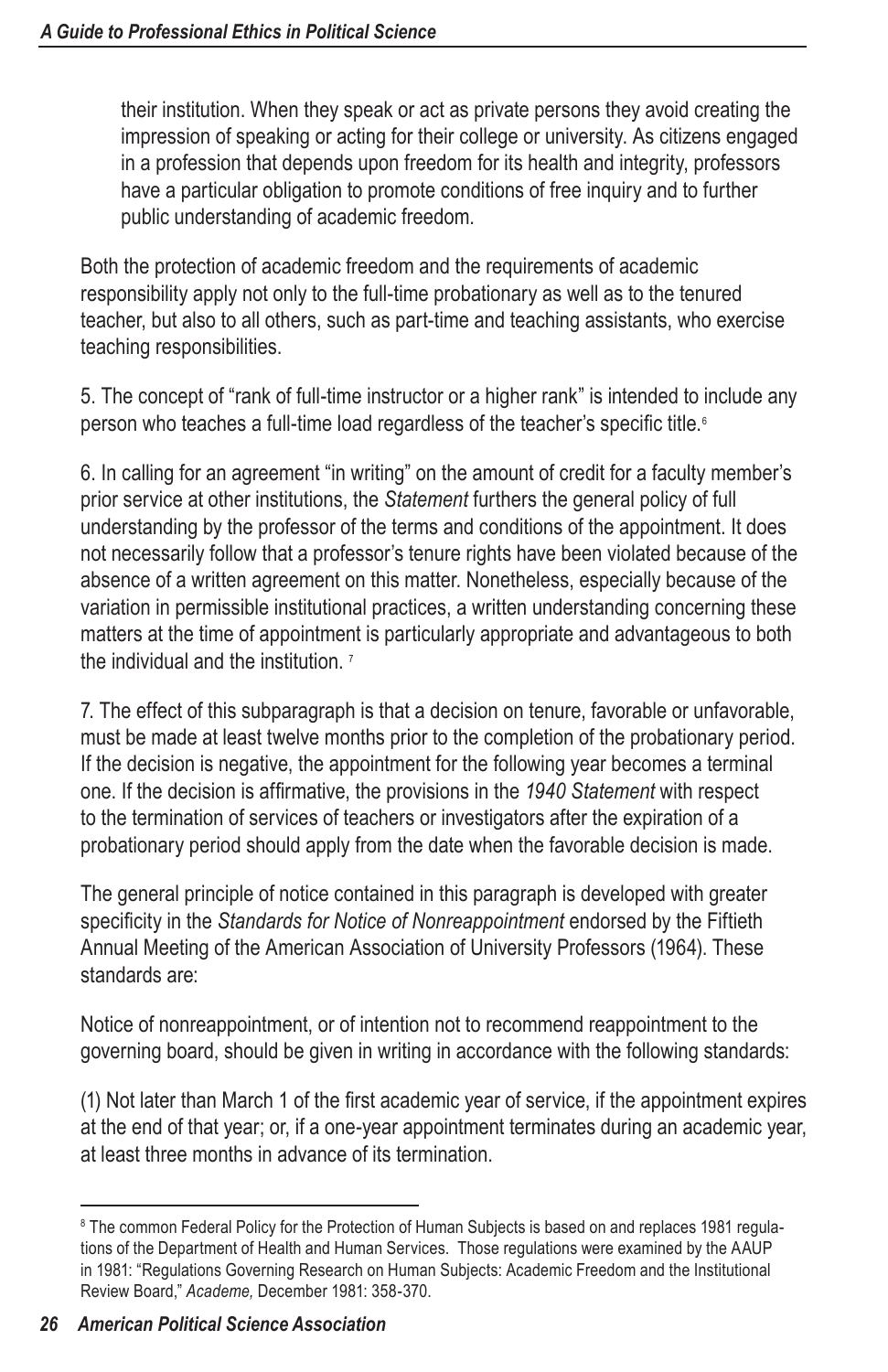(2) Not later than December 15 of the second academic year of service, if the appointment expires at the end of that year; or, if an initial two-year appointment terminates during an academic year, at least six months in advance of its termination.

(3) At least twelve months before the expiration of an appointment after two or more years in the institution.

Other obligations, both of institutions and individuals, are described in the *Statement on Recruitment and Resignation of Faculty Members*, as endorsed by the Association of American Colleges and the American Association of University Professors in 1961.

8. The freedom of probationary teachers is enhanced by the establishment of a regular procedure for the periodic evaluation and assessment of the teacher's academic performance during probationary status. Provision should be made for regularized procedures for the consideration of complaints by probationary teachers that their academic freedom has been violated. One suggested procedure to serve these purposes is contained in the *Statement on Recruitment and Resignation of Faculty Members: Recommended Institutional Regulations on Academic Freedom and Tenure*, prepared by the American Association of University Professors.

9. A further specification of the academic due process to which the teacher is entitled under this paragraph is contained in the *Statement of Procedural Standards in Faculty Dismissal Proceedings*, jointly approved by the American Association of University Professors and the Association of American Colleges in 1958. This interpretive document deals with the issue of suspension, about which the *1940 Statement* is silent.

The *1958 Statement* provides: "Suspension of the faculty member during the proceedings is justified only if immediate harm to the faculty member or others is threatened by the faculty member's continuance. Unless legal considerations forbid, any such suspension should be with pay." A suspension which is not followed by either reinstatement or the opportunity for a hearing is in effect a summary dismissal in violation of academic due process.

The concept of "moral turpitude" identifies the exceptional case in which the professor may be denied a year's teaching or pay in whole or in part, The statement applies to that kind of behavior which goes beyond simply warranting discharge and is so utterly blameworthy as to make it inappropriate to require the offering of a year's teaching or pay. The standard is not that the moral sensibilities of persons in the particular community have been affronted. The standard is behavior that would evoke condemnation by the academic community generally.

### **H. Principles Governing Research on Human Subjects**

34. The methodology of political science includes procedures which involve human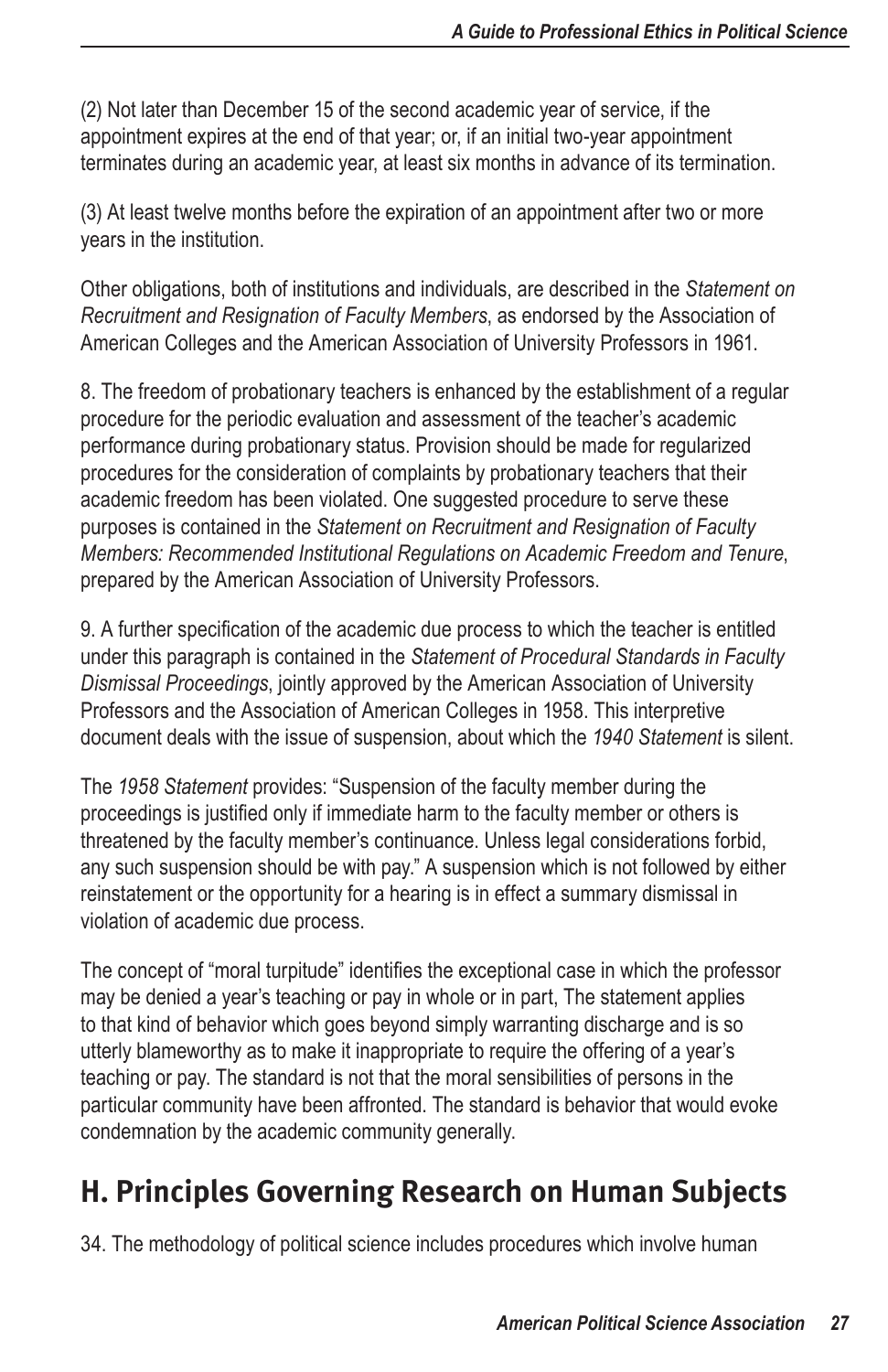subjects: surveys and interviews, observation of public behavior, experiments, physiological testing, and examination of documents. Possible risk to human subjects is something that political scientists should take into account. Under certain conditions, political scientists are also legally required to assess the risks to human subjects.

34.1 A common Federal Policy for the Protection of Human Subjects became effective on August 19, 1991, adopted by 15 major federal departments and agencies including the National Science Foundation (45 CFR Part 690) and the Department of Health and Human Services (45 CFR Part 46). The Policy has been promulgated concurrently by regulation in each department and agency. While the federal policy applies only to research subject to regulation by the federal departments and agencies involved, universities can be expected to extend the policy to all research involving human subjects. <sup>8</sup>

### **I. Principles Concerning Sexual Harassment**

35. Sexual harassment is an unethical and unprofessional activity involving persons of unequal power, authority or influence. Sexual harassment is, furthermore, illegal under Title VII of the 1964 Civil Rights Act and Title IX of the 1972 Educational Amendments. It is the policy of the American Political Science Association to condemn sexual harassment.

Sexual harassment is a gross violation of professional ethics comparable to plagiarism or falsification of research and should be regarded and treated as such by members of the profession.

35.1 Sexual harassment is defined as unwelcome sexual advances, request for sexual favors, and other verbal or physical conduct of a sexual nature when (1) submission to such conduct is made either explicitly or implicitly a term or condition of an individual's employment or academic achievement or (2) submission to or rejection of such conduct by an individual is used as the basis for employment decisions or academic decisions affecting such individuals, or (3) such conduct has the purpose or effect of unreasonably interfering with an individual's work or academic performance or creating an intimidating, hostile, or offensive working or academic environment.

35.2 Sexual harassment that involves coercive sexual conduct, including suggestions that academic or employment reprisals or rewards will follow the refusal or granting of sexual favors, constitutes moral turpitude or gross misconduct in the sense these terms are used in university tenure regulations, and therefore constitutes grounds for dismissal.

36. The American Political Science Association encourages universities to define coercive sexual conduct as a form of moral turpitude or gross misconduct and to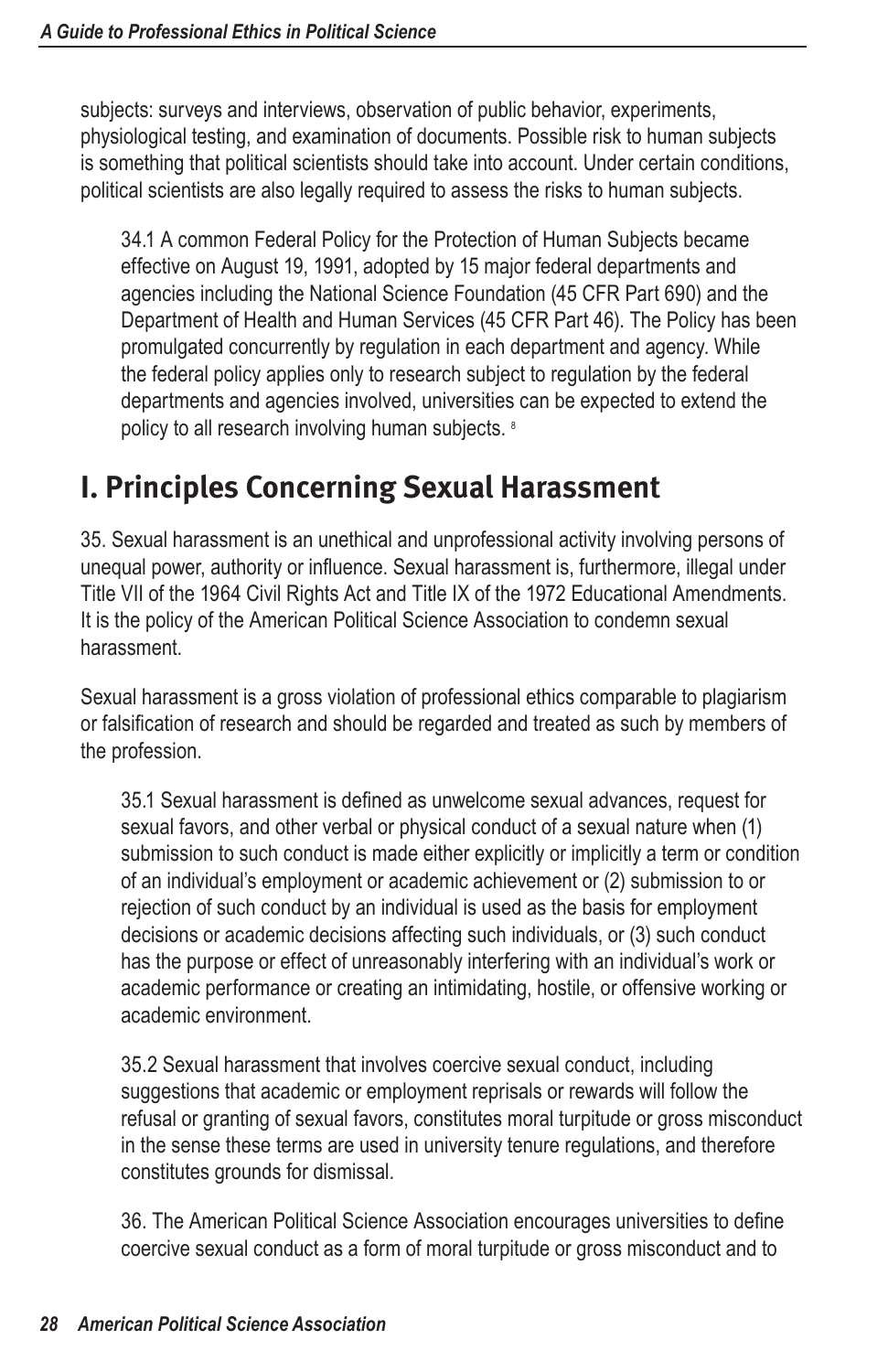utilize university dismissal procedures to deal with such behavior.

36.1 The Committee on Professional Ethics, Rights and Freedoms does not and should not have the power to censure individuals. The Committee relies on employing institutions as well as judicial and quasi-judicial bodies to operate by procedures that provide due process.

36.2 However, when a political scientist is dismissed, not reappointed or suspended from employment by a university, college or other employing institution for the stated reason of coercive sexual harassment, or is legally adjudged to have committed such acts, the Association, upon recommendation of its Ethics Committee, shall inform its members through *PS*.

36.3 The Committee on Professional Ethics, Rights and Freedoms stands ready to respond to complaints of sexual harassment. If at the completion of its fact finding, the committee finds such complaints to be valid, it will take all supportive action it can to restore the dignity and professional well-being of the victim, including preparation of letters and documents to university administrators or others which dispel any cloud of blame from the sexually harassed person.

### **J. Principles Governing Graduate Scholars, Fellows, Trainees, and Assistants**

*Note: At its April 1992 meeting, the APSA Council adopted the following guidelines set forth by the Council of Graduate Schools on acceptance of an offer of financial support by graduate scholars, fellows, trainees, and assistants.* 

Acceptance of an offer of financial support (such as a graduate scholarship, fellowship, traineeship, or assistantship) for the next academic year by a prospective or enrolled graduate student completes an agreement that both student and graduate school expect to honor. In that context, the conditions affecting such offers and their acceptance must be defined carefully and understood by all parties.

Students are under no obligation to respond to offers of financial support prior to April 15; earlier deadlines for acceptance of such offers violate the intent of this Resolution. In those instances in which a student accepts an offer before April 15, and subsequently desires to withdraw that acceptance, the student may submit in writing a resignation of the appointment at any time through April 15. However, an acceptance given or left in force after April 15 commits the student not to accept another offer without first obtaining a written release from the institution to which a commitment has been made. Similarly, an offer by an institution after April 15 is conditional on presentation by the student of the written release from any previously accepted offer. It is further agreed by the institutions and organizations subscribing to this Resolution that a copy of the Resolution should accompany every scholarship, fellowship, traineeship, and assistantship offer.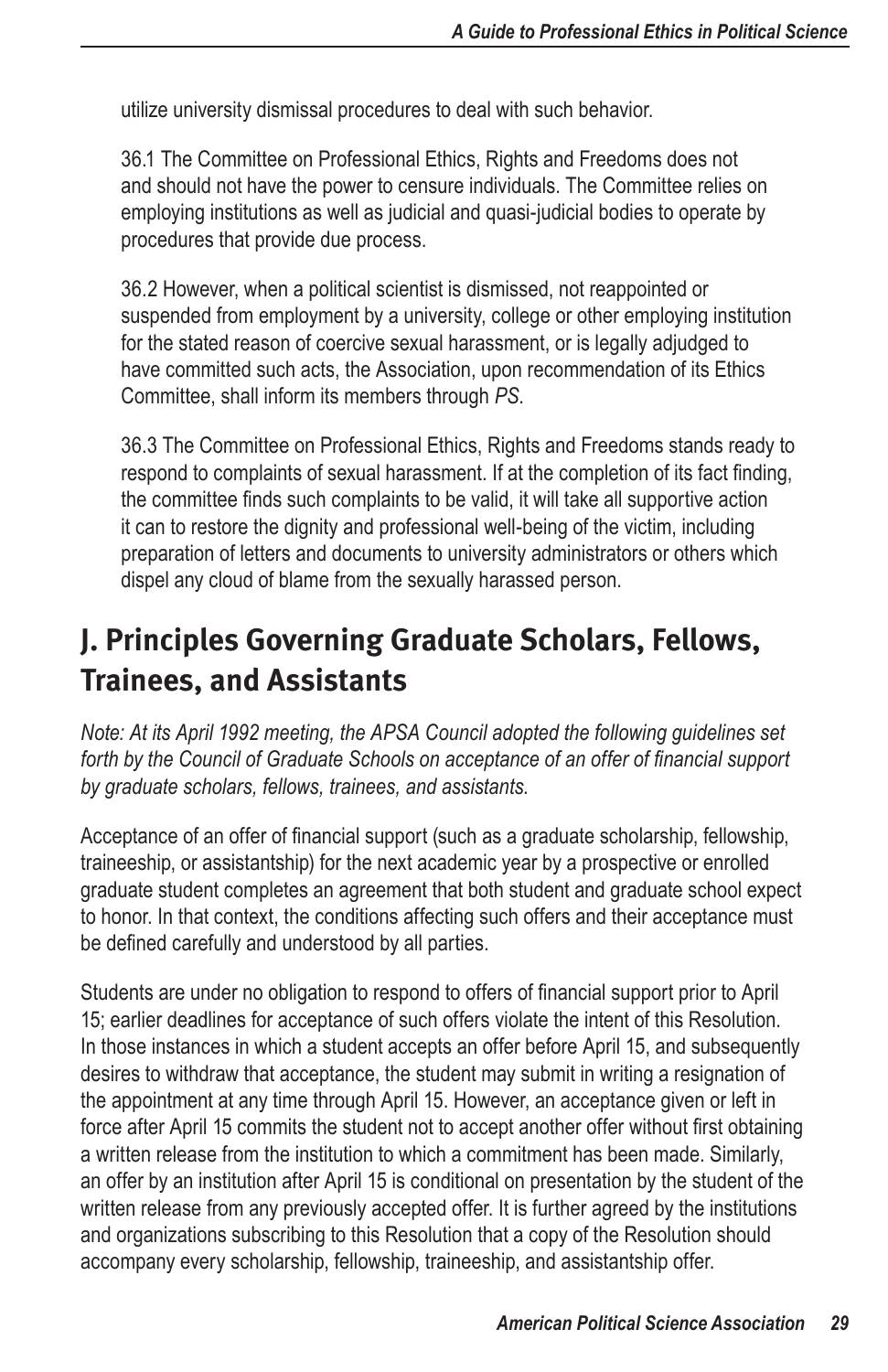# **Appendix**

### **Introduction to the Statement on Professional Ethics of the AAUP**

From its inception, the American Association of University Professors has recognized that membership in the academic profession carries with it special responsibilities. The Association has consistently affirmed these responsibilities in major policy statements, providing guidance to professors in such matters as their utterances as citizens, the exercise of their responsibilities to students and colleagues, and their conduct when resigning from an institution or when undertaking sponsored research. The *Statement on Professional Ethics* which follows sets forth those general standards that serve as a reminder of the variety of responsibilities assumed by all members of the profession.

In the enforcement of ethical standards, the academic profession differs from those of law and medicine, whose associations act to ensure the integrity of members engaged in private practice. In the academic profession the individual institution of higher learning provides this assurance and so should normally handle questions concerning the propriety of conduct within its own framework by reference to a faculty group. The Association supports such local action and stands ready, through the general secretary and Committee B, to counsel with members of the academic community concerning questions of professional ethics and to inquire into complaints when local consideration is impossible or inappropriate. If the alleged offense is deemed sufficiently serious to raise the possibility of adverse action, the procedures should be in accordance with the *1940 Statement of Principles on Academic Freedom and Tenure*, the *1958 Statement on Procedural Standards in Faculty Dismissal Proceedings*, or the applicable provisions of the Association's *Recommended Institutional Regulations on Academic Freedom and Tenure*.